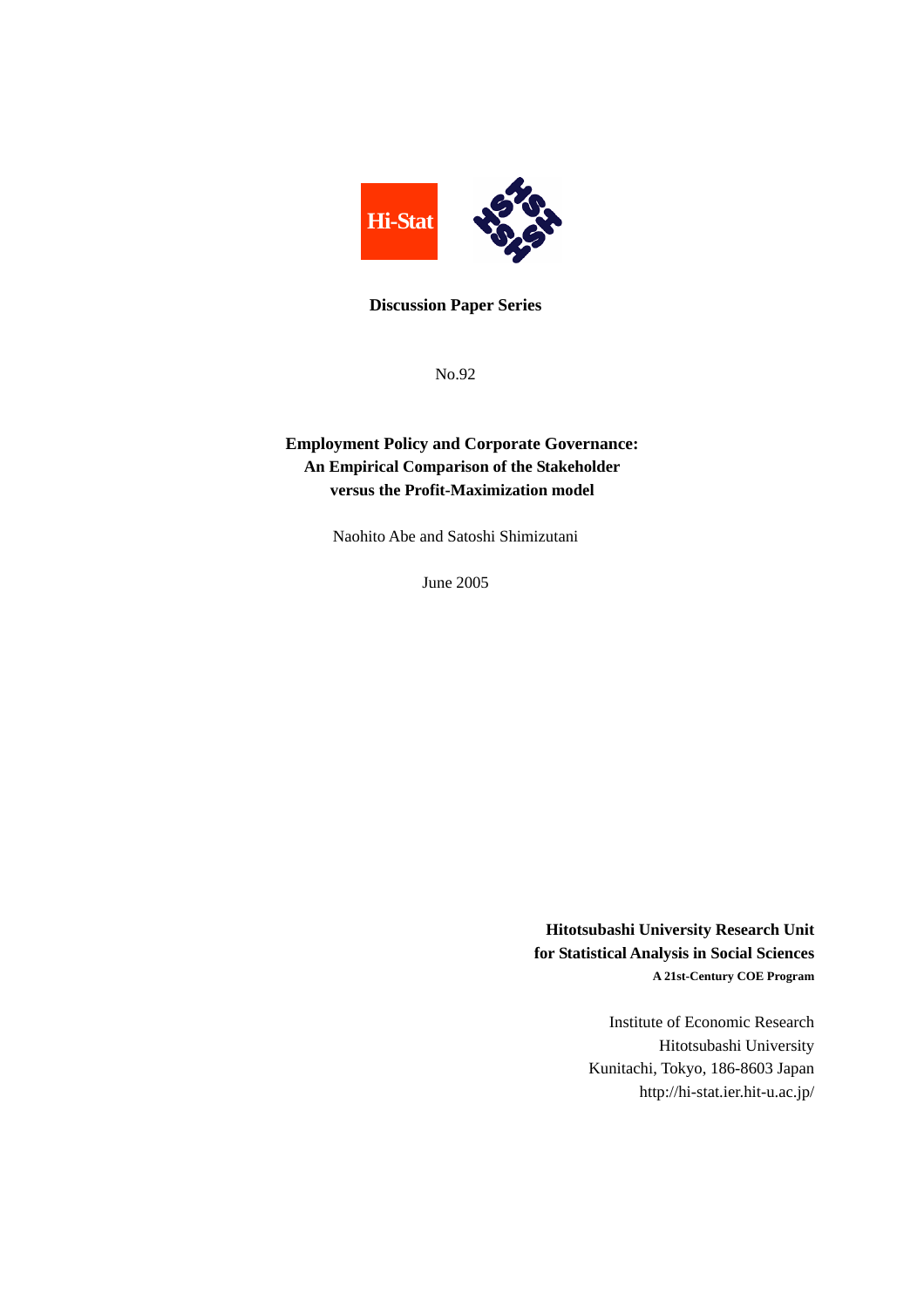# **Employment Policy and Corporate Governance - An Empirical Comparison of the Stakeholder versus the Profit-Maximization-**1

By

Naohito Abe and Satoshi Shimizutani<sup>2</sup>

June 2005

#### **Abstract**

 Japan's economic problems over the past decade and a half have triggered far reaching changes in the country's corporate governance system and there have been significant changes in both companies' ownership structures and composition of board members. This paper examines how board and ownership structures affect firms' decision as to how to reduce labor costs when firms face excess employment. Our findings confirm that outside directors are more inclined to implement layoffs and voluntary or early retirement, while insiders are more likely to decrease new hiring and protect incumbent employees. These findings are consistent with the stakeholder view of the firm rather than the neoclassical view of firms as profit-maximizers.

Keywords: corporate governance, employment downsizing, multivariate probit model

JEL classification: G30; J23.

<sup>&</sup>lt;sup>1</sup> We would like to thank the Statistics Division, Economic and Social Research Institute, for providing us with valuable micro-level data from the Annual Survey on Corporate Behavior. The Division was in charge of merging the data with other information, including financial variables and the composition of board members, which enabled us to conduct research without identifying firms. We also wish to thank Daiji Kawaguchi and seminar participants at ESRI and Hitotsubashi University. Naohito Abe would like to acknowledge financial support from the Ministry of Education, Culture, Sports, Science and Technology, and the Japan Economic Research Foundation. Naohito Abe would also like to thank Yuko Sagara for her research assistance. All remaining errors are the authors' responsibility.<br><sup>2</sup> Naohito Abe: Associate Professor of Economics, Institute of Economic Research, Hitotsubashi

University. Address: 2-1 Naka, Kunitachi-shi, Tokyo Japan 186-8603. E-mail: nabe@ier.hit-u.ac.jp.

Satoshi Shimizutani: Associate Professor of Economics, Institute of Economic Research, Hitotsubashi University. Address: 2-1 Naka, Kunitachi-shi, Tokyo Japan 186-8603. E-mail: sshimizu@ier.hit-u.ac.jp.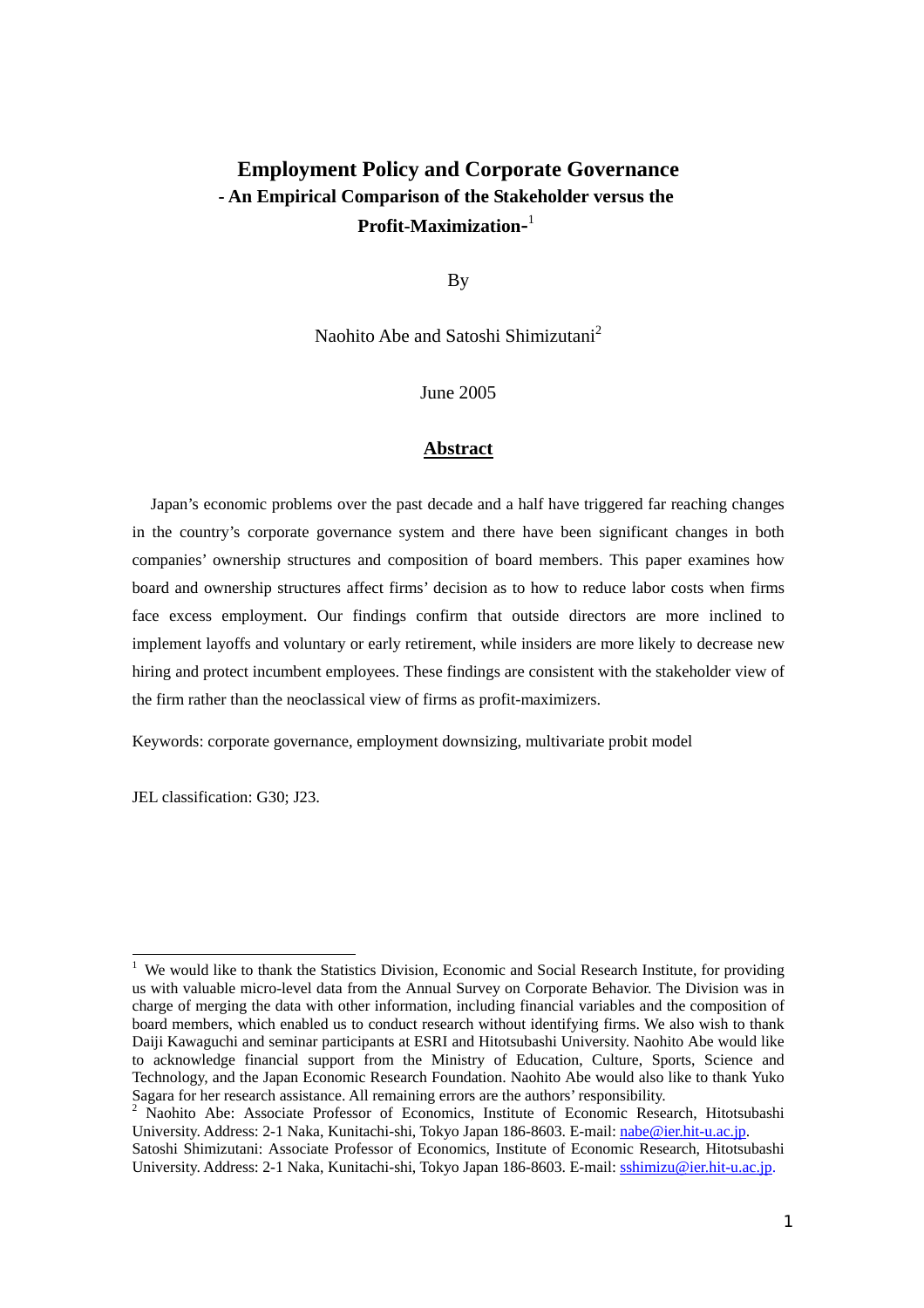## **1. Introduction**

Recent research on corporate governance suggests that the management of firms is far more complicated than classical microeconomic theory assumes.<sup>3</sup> According to the stakeholder view formalized by Tirole (2001), not only shareholders and managers but also other stakeholders such as employees or customers may play significant roles in the decision-making processes of many firms. If the stakeholder view is correct and firms act in the interest of stakeholders, including employees, this might help explain firm behavior that appears to be inconsistent with profit maximization.

Like their continental European counterparts, Japanese companies have long been regarded as stakeholder-oriented, a central feature of which is the so-called "lifetime employment system".<sup>4</sup> This has traditionally provided workers with job security, while employers benefited through the accumulation of firm-specific human capital. Some researchers regard these employment practices as one of the most important characteristics of the Japanese economic system and argue that it achieves an efficient allocation of resources.<sup>5</sup>

On the other hand, the role of shareholders in corporate governance has been rather limited in Japan. Shareholder meetings in the 1990s, for example, typically lasted

<sup>&</sup>lt;sup>3</sup> A recent influential theoretical analysis of the stakeholder is provided by Tirole (2001), while Blair and Roe (1999) offer both a theoretical and empirical investigation into the importance of employees in corporate governance.

<sup>&</sup>lt;sup>4</sup> Fukao and Morita (1997) and Morck and Steier (2005) compare corporate governance structures from an international perspective and discuss the characteristics of the Japanese system. Aoki et al. (1994) builds a model in which the Japanese long-term employment system and the main bank system are complementary, so that efficient resource allocation can be achieved.

<sup>5</sup> According to the "contingent governance theory" by Aoki et al (1994), monitoring by the main bank and the lifetime employment system are complementary features of Japan's economic system, enabling Japanese companies to operate efficiently.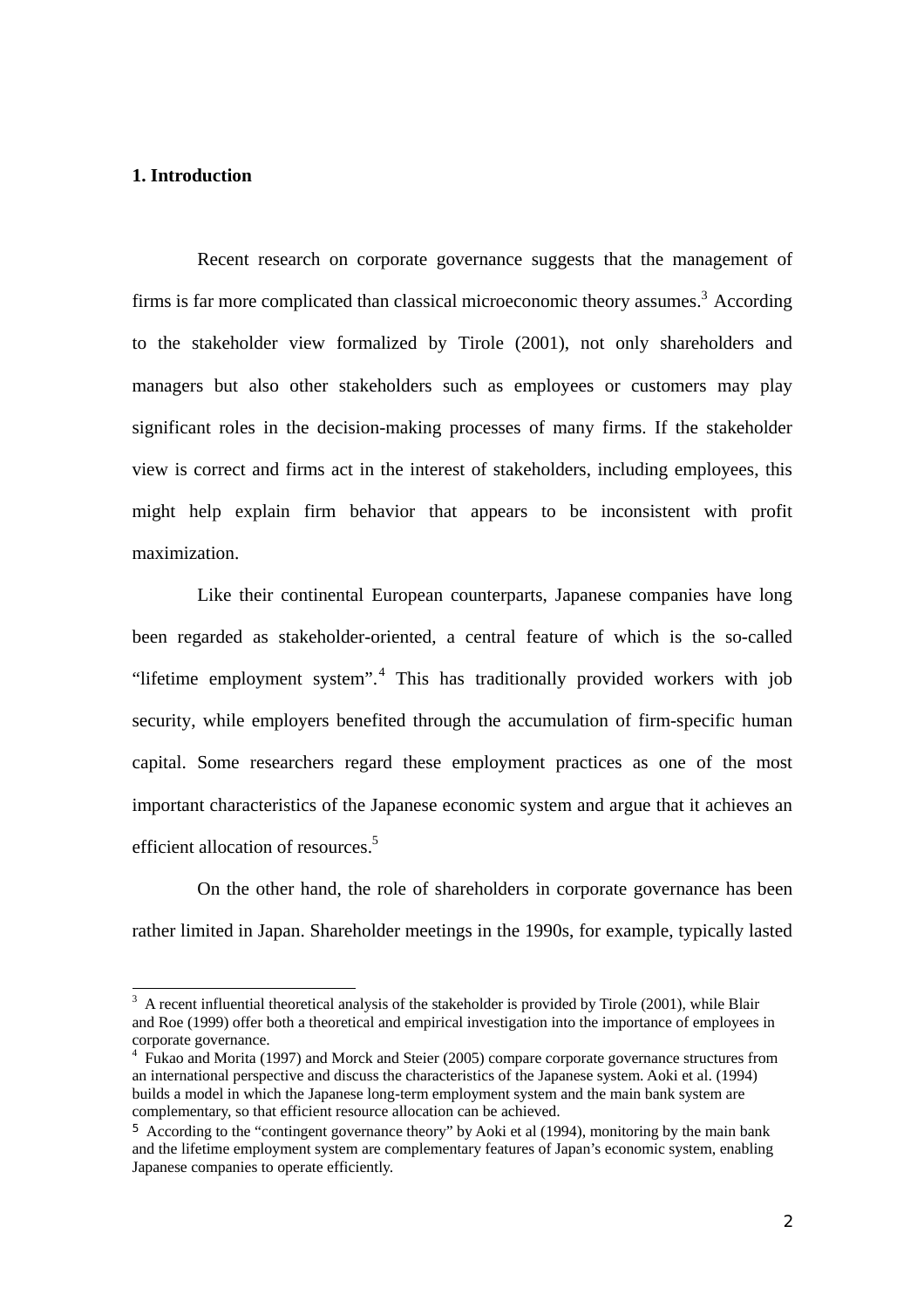less than 30 minutes.<sup>6</sup> Large proportions of a company's shares tended to be held by other companies and the percentage of free-float shares was very small, making hostile takeovers almost impossible. Also, there was often no clear separation between a company's executive officers and its board of directors<sup>7</sup> That is, the supervision of managers on behalf of the company's shareholders has not been the primary task of the board of directors in Japan.

Since the mid 1990s, however, several noteworthy changes have occurred in firm ownership, board composition, and the number of employees in Japanese companies. Financial institutions have been decreasing their shareholdings, while foreign investors have been increasing theirs. At the same time, an increase in the ratio of outside directors in board composition can be observed, though inside directors are still dominant in many companies. These changes in firm ownership structure and board composition are accompanied by a decreasing trend in the number of people employed by large companies, partly due to prolonged stagnation of the Japanese economy in the 1990s and large-scale downsizing. As a result of these changes over the past decade or so, large Japanese companies nowadays exhibit wide variations in their ownership structures, board composition, and employment practices. Some companies, such as car manufacturer Toyota, are seemingly holding on to their traditional governance style and long-term employment policies, while others, such as Fujitsu, an electronics company, have made large strides toward new governance schemes. $8$ 

<sup>&</sup>lt;sup>6</sup> The length of shareholder meetings is gradually increasing, albeit very slowly. According to the survey "*Kabunushi Soukai Hakusho 2003* (Shareholder Meeting Survey)" by Shouji Home, the average length of shareholder meetings was 43 minutes in 2003.

 $^7$  Article 260.1 of the Commercial Law says: "The board of directors shall determine the administration of company affairs and supervise the execution of the duties of the directors." 8

<sup>&</sup>lt;sup>8</sup> A large part of the commercial law prescribing corporate governance was revised in 2003. The revision enabled Japanese listed companies to choose either the traditional governance system or the new, American-style, Company with Committee system. See Abe and Jung (2004) for a detailed discussion of the revision.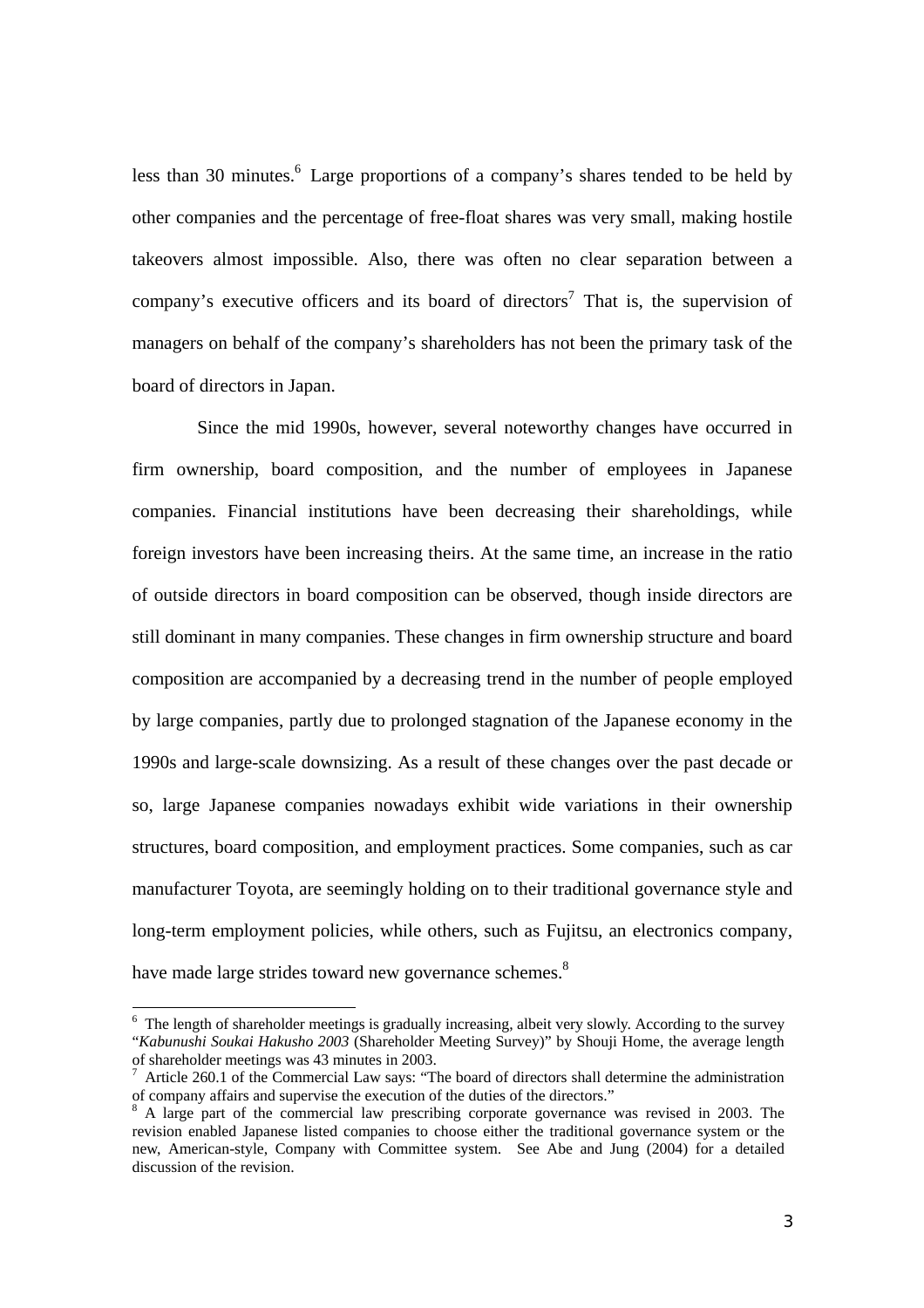If the long-term employment system is a part of the corporate governance system in Japan, recent changes in board compositions and ownership structures have potentially important implications for employment practices. Yet, little research has been carried out to examine how changes in the composition of boards of directors and in ownership structures have affected firms' employment practices. In addition, previous studies have encountered difficulties in identifying companies that need to cut their labor expenses. For example, Kang and Shivdasani (1997) used a change in pretax operating income as a proxy for the degree of excess employment. In this study, we are able to address this issue from a different angle.

The approach that we take here is to investigate which course of actions firms choose when they have to decrease labor costs. Rather than estimating the degree of excess employment, we take advantage of a unique survey that directly asked managers about the degree of excess employment and the way they plans to deal with the problem, such as through layoffs, wage reductions, etc. We further augment the survey by merging the results with other company information such as ownership structures, board compositions, and financial data. As far as we know, our data set is the first in Japan to integrate these variables at the firm-level.

 Our empirical analysis arrives at the following interesting results. First, we observe a drastic increase in the share of outside board members in the 1990s. Second, the higher the share of outside directors, the more likely are firms with excess employment to implement lay offs and/or use voluntary or early retirement schemes. On the other hand, firms with a large number of inside directors are instead more likely to reduce new hiring to protect incumbent employees. This finding is consistent with the moral hazard view pointed out by Tirole (2001) which suggests that in firms where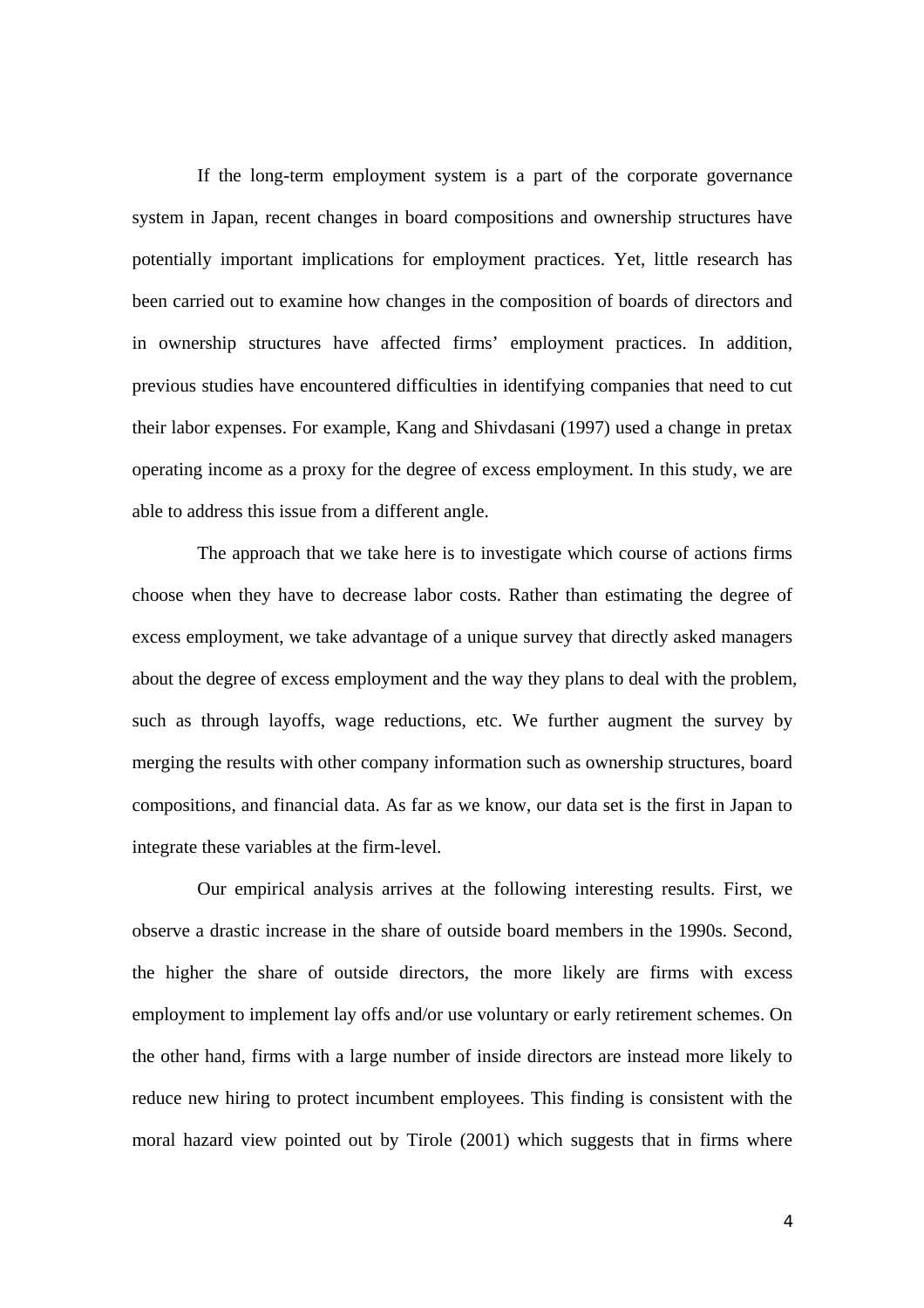employee influence is strong and directors are selected from among the employees of the firm tend to try to provide job security to incumbent employees at the cost of other stakeholders such as shareholders. On the other hand, we cannot observe any significant effects of differences in ownership structures.

The remainder of the paper is organized as follows. Section 2 provides an overview of changes in the composition of board members and employment levels at Japanese listed companies. Section 3 describes the dataset used in this paper. Section 4 presents the specification of our equation for estimating how board composition and ownership structure affect the type of action managements choose to cut labor costs. Section 5 reports our estimation results and briefly discusses the possible bias that may be present if the composition of boards of directors is endogenously determined. The last section concludes.

### **2. Changes in the Composition of Boards of Directors and in Employment Levels**

Japanese corporate governance is undergoing drastic transition. Since the beginning of the 1990s, a weakening in the relations between companies and their main banks can be observed.<sup>9</sup> And along with changes in business networks, another important change can be observed: change in the composition of boards of directors. Traditionally, boards of directors were rather large and primarily occupied by managers chosen from inside the company. However, in recent years, boards have been shrunk and the share of outside members has risen.

Table 1 provides data on the composition of the boards of directors of listed

<sup>&</sup>lt;sup>9</sup> See Fukao and Morita (1997) for a detailed discussion of the changes in corporate finance and ownership structures in Japan during the 1990s.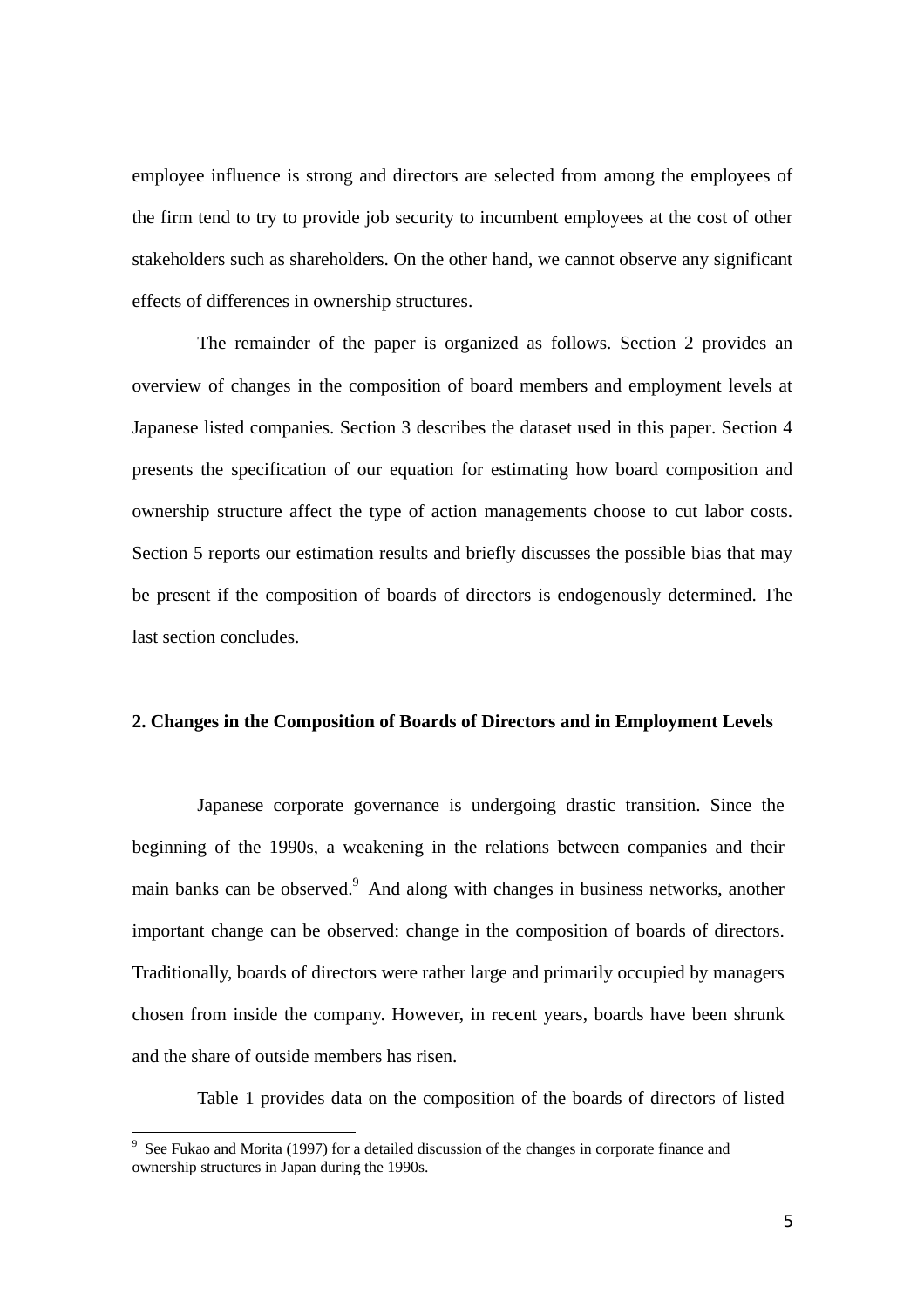manufacturing companies in Japan. The table shows that in 1991, the median proportion of insiders among all board members was 74 percent, but the figure decreased to 67 percent in 2001. "Insiders" here are defined as board members who were chosen from among employees.<sup>10</sup> If we break down the ownership of shares, we observe a sharp decline in the proportion held by financial institutions from 34 percent in 1991 to 25 percent in 2001.

 We also notice that the average number of board members declined to 14.7 persons, down from 17.9 persons in 1991. This might be partly explained by the decade-long recession in Japan, which forced large firms to downsize their operations. Consequently, the median workforce also substantially declined from 954 employees in 1991 to 746 in 2001. These trends were accompanied by a decline in the return on assets (ROA). The ROA based on operating income decreased from 5.3 percent in 1991 to 3.3 percent in 2001. The decline is larger if ROA is measured by profits before tax.

 According to standard corporate governance theory based on principal-agency models, the roles of inside directors and that of outside directors are different.<sup>11</sup> Inside directors know details of the company that are not observable to outsiders. Looked at from the viewpoint of principal-agent theory, we could say that inside directors are managers that are monitored by outside directors which, in turn, represent the interests of shareholders. Observing CEO's turnover-company performance sensitivity in the United States, Weisbach (1998) was able to confirm that outside directors act as monitors, while Abe and Jung (2004) found that outside board members play the same role in Japan.

 $10$  This definition follows previous studies such as Kaplan and Minton (1994).

<sup>11</sup> Hermalin and Weisbach (2003) and Murphy (1999) provide excellent recent surveys.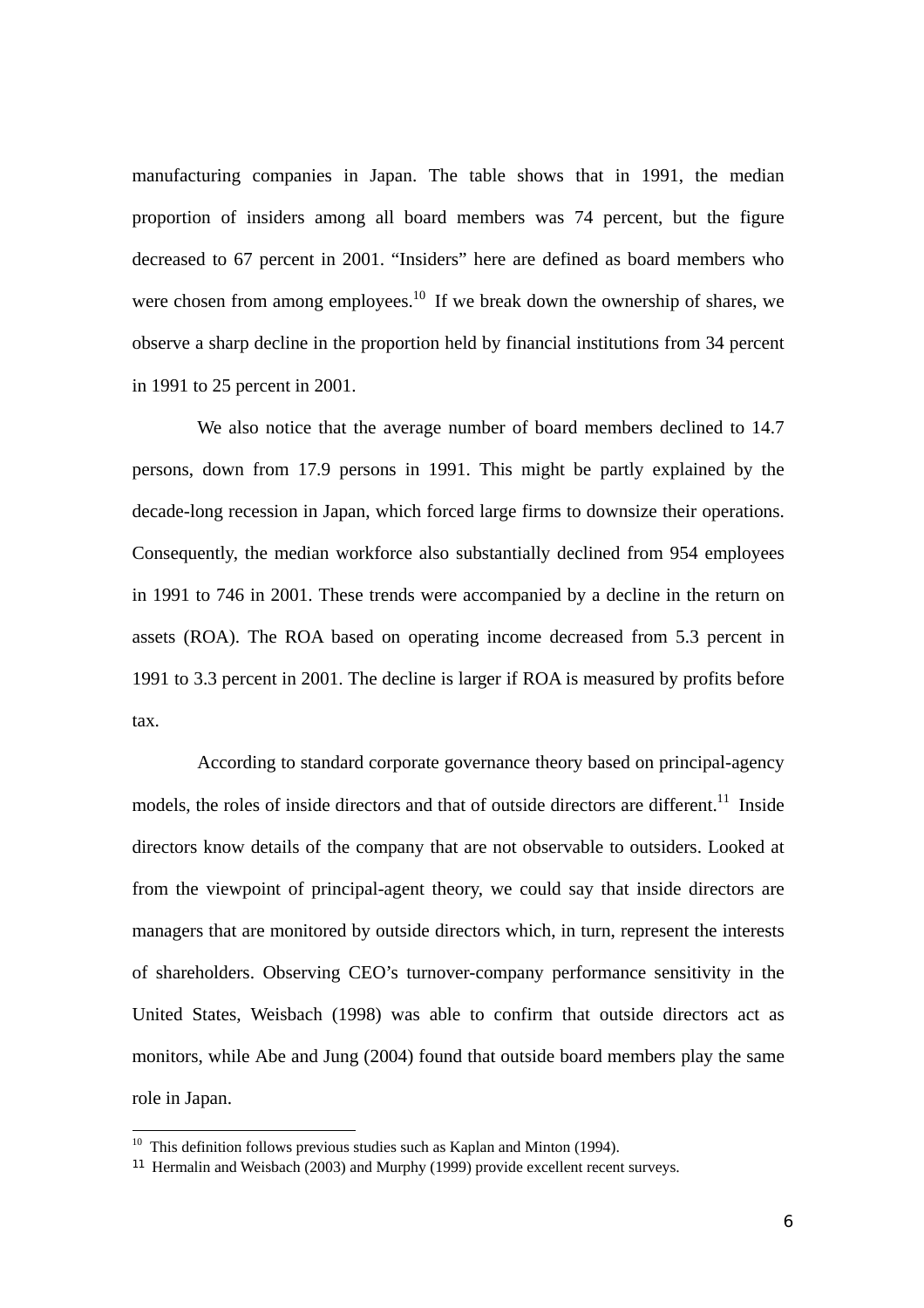In the macroeconomic literature, a similar hypothesis regarding the role of inside directors is provided by the Insider-Outsider theory formulated by Lindbeck (1993). According to the theory, incumbent workers are likely to try to protect their employment and wage levels by threatening management with strikes, other forms of non-cooperation, etc. That is, a company where insiders have more power than outsiders might pursue interests of incumbent employees.

 Both corporate governance theory and macroeconomic theory predict that companies with fewer outside directors are more inclined to pursue the interests of their employees rather than of other stakeholders such as shareholders. Yet, to date, few studies have examined the relationship between excess employment and changes in the composition of boards of directors and ownership structures. Those studies that do exist have typically estimate the adjustment speed of the workforce size by examining the change between the current and the lagged workforce size.<sup>12</sup> These studies have serious defects in that they only deal with changes in employment on a net-, not on a gross-basis, without an in-depth examination of appropriate measures for excess labor at each firm. Moreover, these studies are based on the unrealistic assumption that all firms have the same production function. Our data set is able to overcome these serious shortcomings of previous studies and to provide direct evidence on the effect of changes in corporate governance on the measures chosen to reduce labor costs.

#### **3. Data Description**

<sup>&</sup>lt;sup>12</sup> Odagiri (1992) and Suruga (1997) confirm that employment adjustment in Japan was slow until the early 1990s. Abraham and Houseman (1989) provide quantitative evidence for this evidence by showing that the elasticity of employment with respect to sales is 0.43 for U.S. firms while it is only 0.03 for Japanese companies.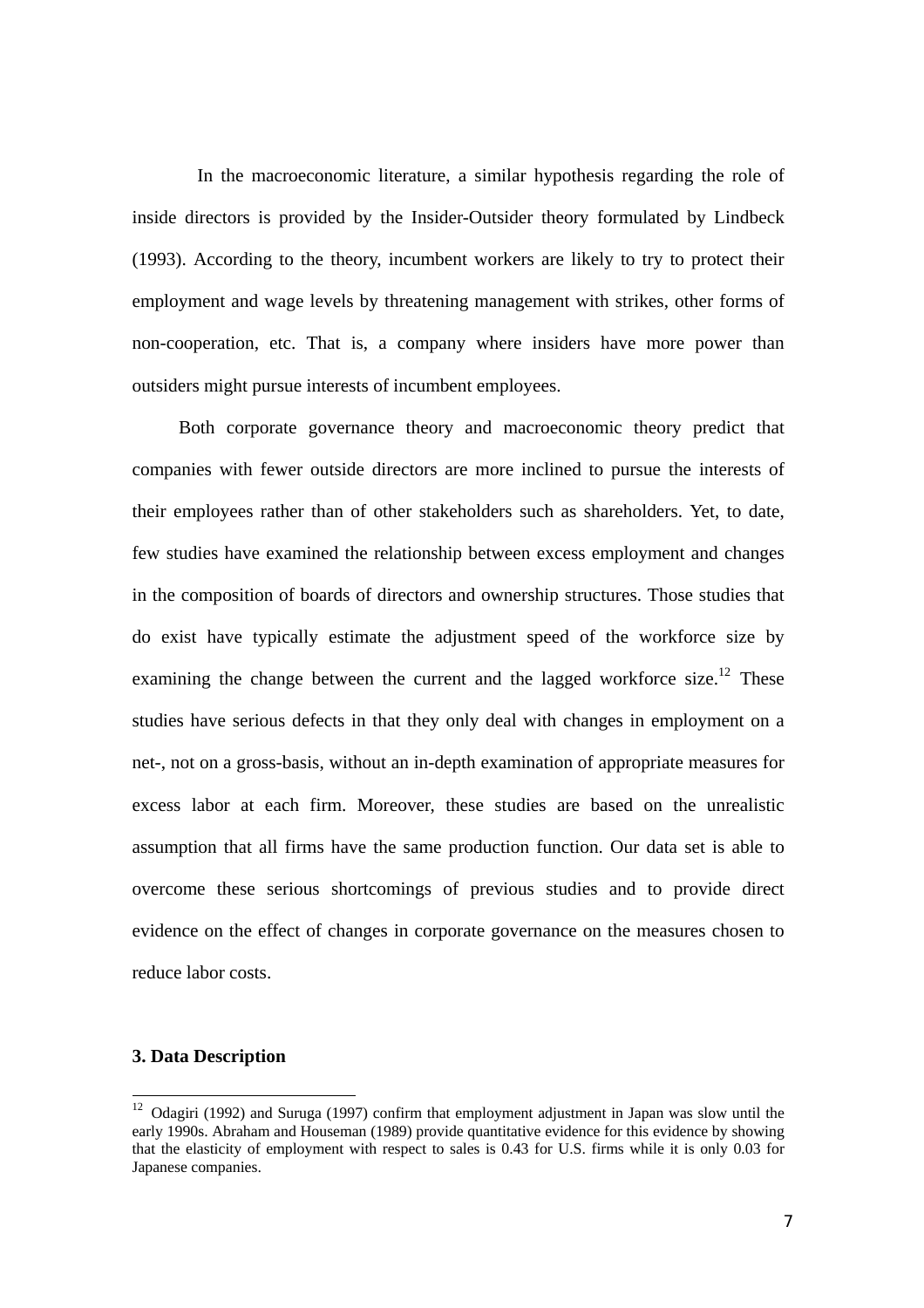This study utilizes three different data sources to create a unique and comprehensive dataset to examine the relationship between corporate governance and the means chosen to reduce labor costs, i.e. wage cuts, layoffs or natural attrition. The three different data sources can be matched completely.

First, we take advantage of an original and rich firm-level survey data from the *Annual Survey of Corporate Behavior (Kigyo Kodo ni Kan Suru Anketo Chosa)* conducted in 2001 by the Cabinet Office, Government of Japan. It is one of the most comprehensive datasets on corporate behavior in Japan and has a high response rate. The survey targets all listed companies in Japan.<sup>13</sup> Out of the 2,367 firms to which the government sent the questionnaire, 1,202 firms responded (719 manufacturing and 483 non-manufacturing firms), for a response rate of 50.8 percent.

The topic of the survey varies from year to year, but a number of questions remain the same, including those on managements' subjective expectation of overall economic growth, industry growth, and the firm's anticipated investment. The 2001 survey focused on corporate management, strategies to improve the firm's financial situation, and measures for company restructuring. Concretely, the survey asked each company to judge the extent of the gap between the current and the optimal level of employment. This information on the perceived excess (or shortage) of employment enables us to identify companies that need to decrease labor costs.<sup>14</sup>

The survey moreover contains data on eight types of labor cost reduction

<sup>&</sup>lt;sup>13</sup> All listed companies on the Tokyo, Osaka or Nagoya Stock Exchanges (both first and second sections), excluding financial and insurance companies.

<sup>&</sup>lt;sup>14</sup> An influential previous study by Kang and Shivdasani (1997) assumes that companies have excess capacity if their pretax operating income declined by more than 50%, while other studies such as Abe (1999) and Urasaka and Noda (2001) confine themselves to measuring the extent of the adjustment of workforce sizes without specifying companies with excess employment.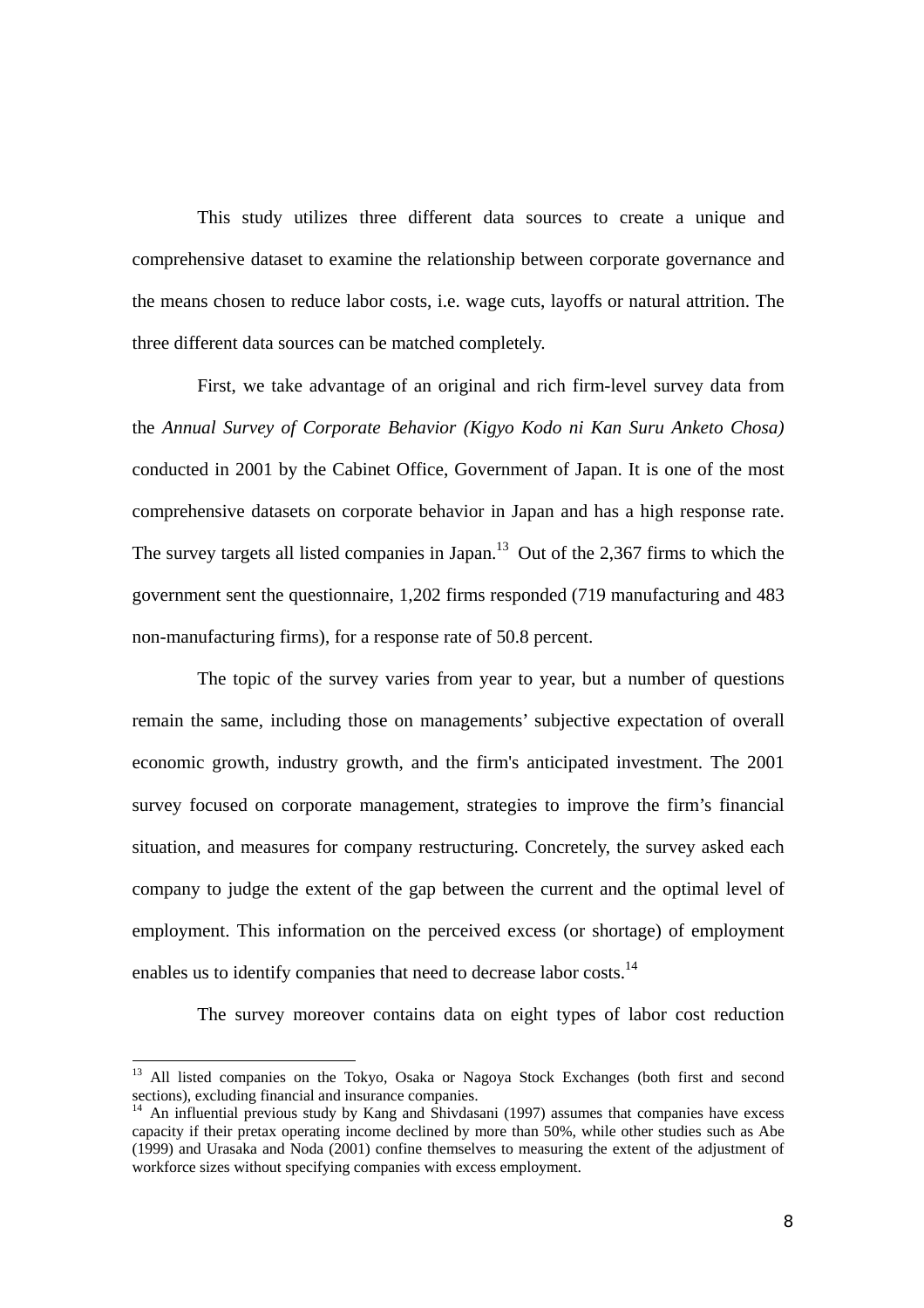measures which have been implemented or are to be implemented in each firm: (1) reduction in bonuses; (2) reduction in wage rates; (3) reduction in managers' salaries; (4) reduction in executive payments; (5) reduction in working hours; (6) reduction in hiring new employees; (7) expansion of layoffs; and (8) introduction of voluntary (early) retirement.15 As far as we know, this survey is the only source in Japan to combine comprehensive information on both excess employment and labor cost reduction measures.

We combine the micro-level data from the *Annual Survey on Corporate Behavior* with information on the composition of the board of directors in each firm. Boards typically consist of more than 20 directors with a variety of backgrounds, which makes it difficult for researchers to identify the personal background of individual board members. We utilize the information available from *Directors Data (Yakuin Shikihou)* published by Toyo Keizai Shimpo-sha. The dataset is released every year and provides detailed information on the board members of all Japanese listed companies, which enables us to discern insiders and outsiders. In this study, we define insiders as those who have been promoted from among employees, and outsiders as other directors. To construct variables on board composition, we use a dummy variable for former bankers, and variables on the ratio of insiders or outsiders in a board, following Kaplan and Minton (1994) and Morck and Nakamura (1999).

<sup>&</sup>lt;sup>15</sup> Japan's legal system prohibits companies from laying off employees unless the company can prove this is absolutely necessary. The requirements for laying off workers are so stringent that most companies use many different measures to reduce the number of employees. "Voluntary (early) retirement" is one of the most popular methods. Still, the procedures required of the company to introduce such a retirement regime are complicated. First, the company has to disclose the retirement conditions, such as the amount of severance payment and the number of workers the company plans to let go. Second, the company has to wait for workers to apply for their retirement packages. That is, the company cannot select which workers it would like to stay and which to leave. This might lead to serious adverse selection problems because it is qualified and productive workers that tend to apply for retirement, obtain large severance payments, and then find another job. See Suruga (1997) for details.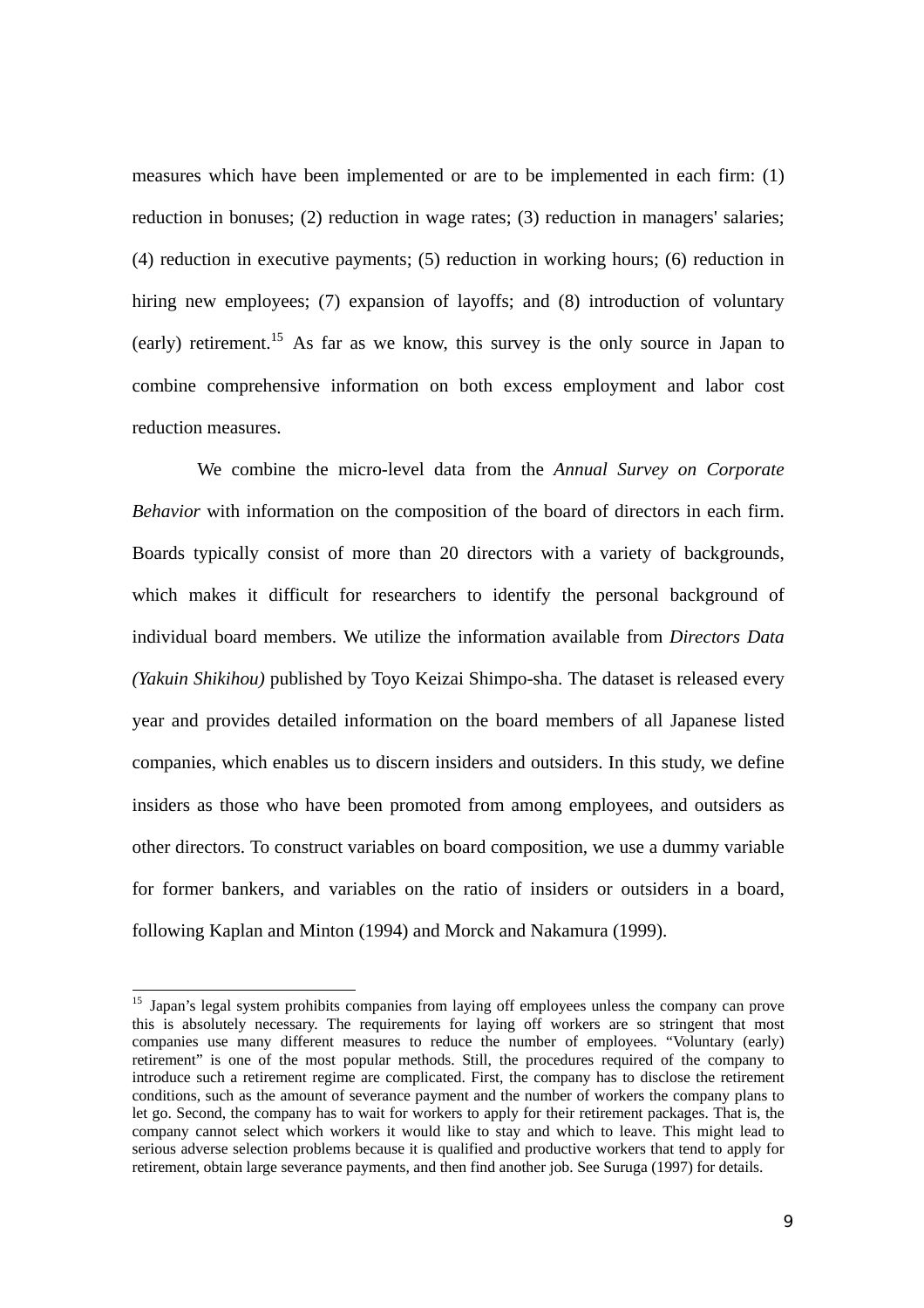Our third source is the official financial statements of all listed firms as of the end of March of each year. Financial variables from these statements for each firm are obtained from the "Nikkei NEEDS" database. We merge the financial statement data at the end of the fiscal year 2001 with the other datasets.

In what follows, we confine our sample to 496 manufacturing firms for which all the variables for our statistical analysis are available. Basic statistics of the variables are reported in Table 2(a). The average proportion of insiders among board members is 67 percent, substantially lower than the value reported in Table 1 for the beginning of the 1990s. The ownership share by the "special few" (see footnote), financial institutions, foreign companies is 44, 30, and 7 percent, respectively.<sup>16</sup> The average number of employees is about 2,400 and the number of board members is 15. Therefore, the sample contains slightly larger companies than the average companies reported in Table 1. The projected rate of growth over the next five years of the industry in which a company operates is on average 0.06%, i.e. practically zero.

Table 2(b) shows that 64 percent of companies responded that they had excess employment. More than 30 percent of companies indicated that employment was excessive by 20 percent or more. Japanese listed companies began decreasing their workforces in the first half of the 1990s but even in 2001, many companies still thought that their workforces were too large.

Table 2(c) reports the basic statistics only for firms with excess employment. While the value for most variables was similar to those for the overall sample, the

<sup>&</sup>lt;sup>16</sup> One of the listing requirements for the first tier of the Tokyo Stock Exchange is to keep the ownership share by the "special few"(Shosu Tokutei Mochikabu Hiritsu) to less than 70%. The ownership share by the "special few" is a proxy for the degree of the ownership concentration. The "special few" is defined as: (1) top ten shareholders; (2) board members and their relatives in the second degree; and (3) the company itself if it holds its own shares.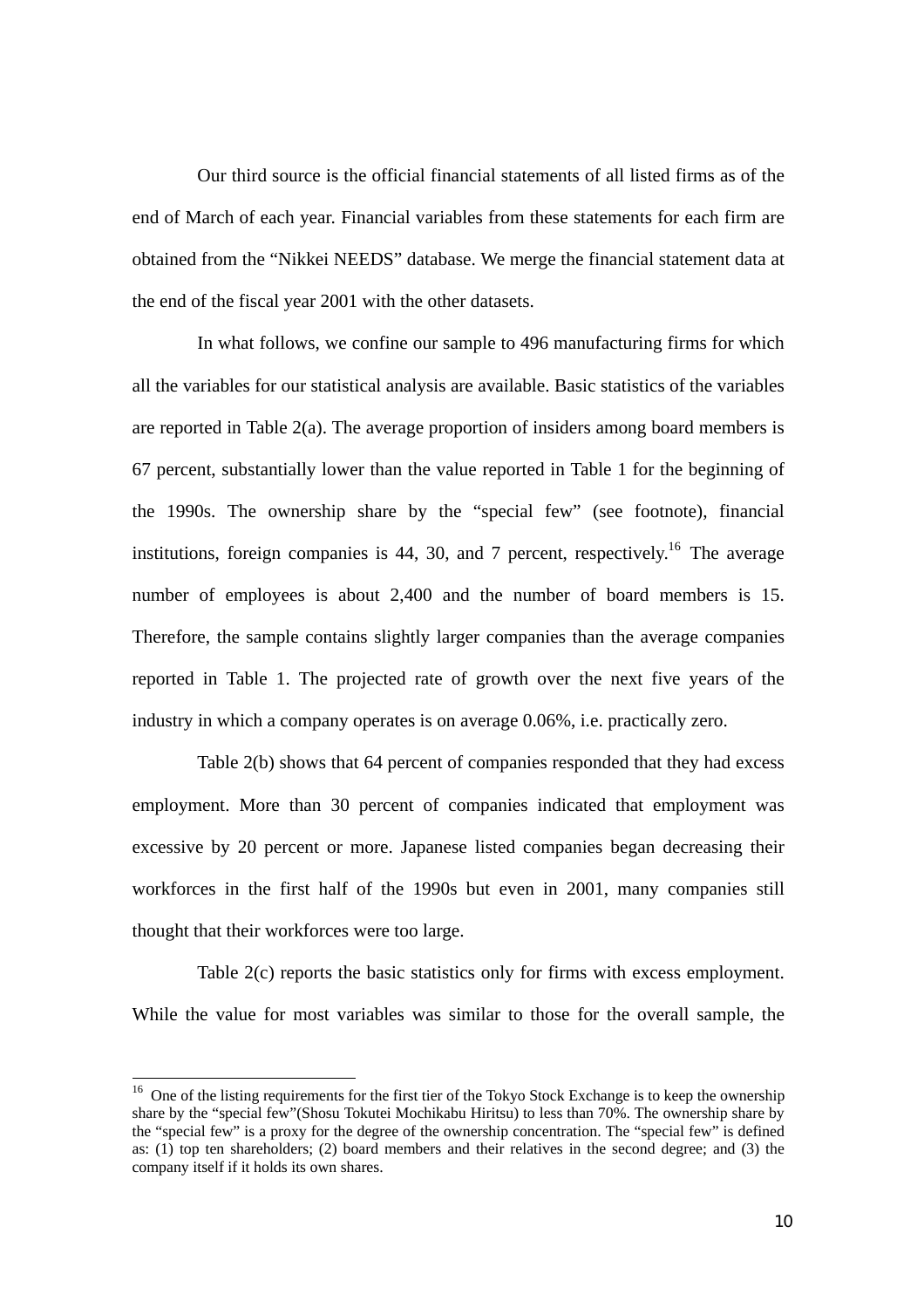expected growth of the industry in which the company operated was slightly negative for those firms. Yet, even though firms in this subsample were more pessimistic about the future, their ROA was not very different from that for the overall sample. This suggests that expectations of the future play a significant role in companies' decision with regard to restructuring.

#### **4. Specification**

 In this section, we conduct multivariate probit analyses to investigate the effects of board composition and ownership structure on the choice of labor cost reduction measures.<sup>17</sup> More concretely, we examine how a larger portion of outside (inside) directors affects which measures firms with excess employment adopt to cut labor expenses. We also analyze the effect of ownership structure on which measures are adopted. In each case, we use the information on the eight different types of measures to cut labor expenses described in Section 3.

 For each measure, we construct a dummy variable that takes 1 if a firm has implemented or will implement it. In what follows, we restrict our sample to the 317 firms with excess employment. The model we use consists of eight equations taking the following form:

 $y_{ii} = \alpha_{1i} + \beta$ *InsiderRatio*<sub>ii</sub> +  $\gamma X_{1ii} + \phi X_{2ii} + \varepsilon_{ii}$ ,

(*i*: firm index,

 $\overline{a}$ 

*j*: equation index that corresponds to the measure for labor cost reduction measures.

<sup>&</sup>lt;sup>17</sup> Multivariate probit models allow us to investigate the determination of multiple choices simultaneously. Since the error terms in each regression may not be independent, allowing for SUR is expected to improve the efficiency of the estimates. We reject the hypothesis that the error terms are independent.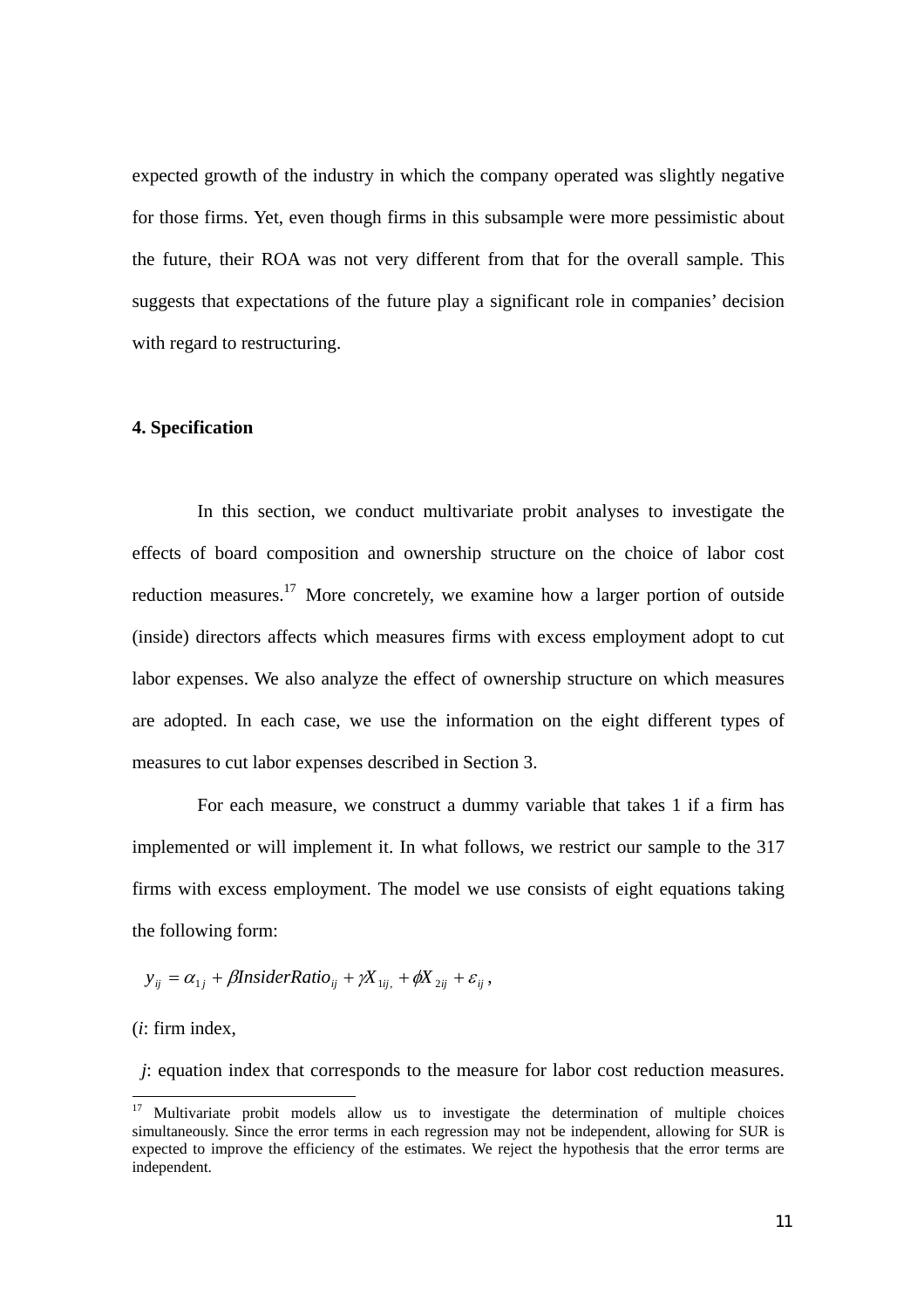$j = 1, 2, \ldots, 8$ 

where

 $y_{i1}$  dummy variable for bonus reduction;

 $y_i$ : dummy for wage reduction;

 $y_{i3}$ : dummy for reduction in managers' salaries;

 $y_{i4}$ : dummy for reduction in executive payments;

 $y_{i5}$ : dummy for reduction in working hours;

 $y_{i6}$ : dummy for reduction in hiring new employees;

 $y_{i7}$ : dummy for layoffs;

 $y_{i8}$ : dummy for introduction of voluntary (early) retirements.

*InsiderRatio*<sub>ii</sub>: the ratio of insiders on the board of directors.

 $X_{1ii}$ : Firm characteristics (ROA, departure from the industrial median of expected industry growth in the coming 5 years, the number of employees, the natural logarithm of total assets, the excess employment index, and the dummy variable for the presence of bank-appointed directors).

 $X_{2ii}$ : Ownership structure (ownership shares by (1) the "Special Few", (2) financial institutions, and (3) foreign investors).

 As mentioned above, the ratio of inside directors is expected to have a negative effect on the adoption of measures that are costly for incumbent employees. Considering Japan's illiquid labor market, job-loss is more costly for employees than wage or bonus reductions. A board dominated by insiders is therefore likely to consider employee benefits as most important. In our data set,  $y_{i7}$  and  $y_{i8}$ , that is, layoffs and the introduction of voluntary (early) retirements, are measures that involve job-losses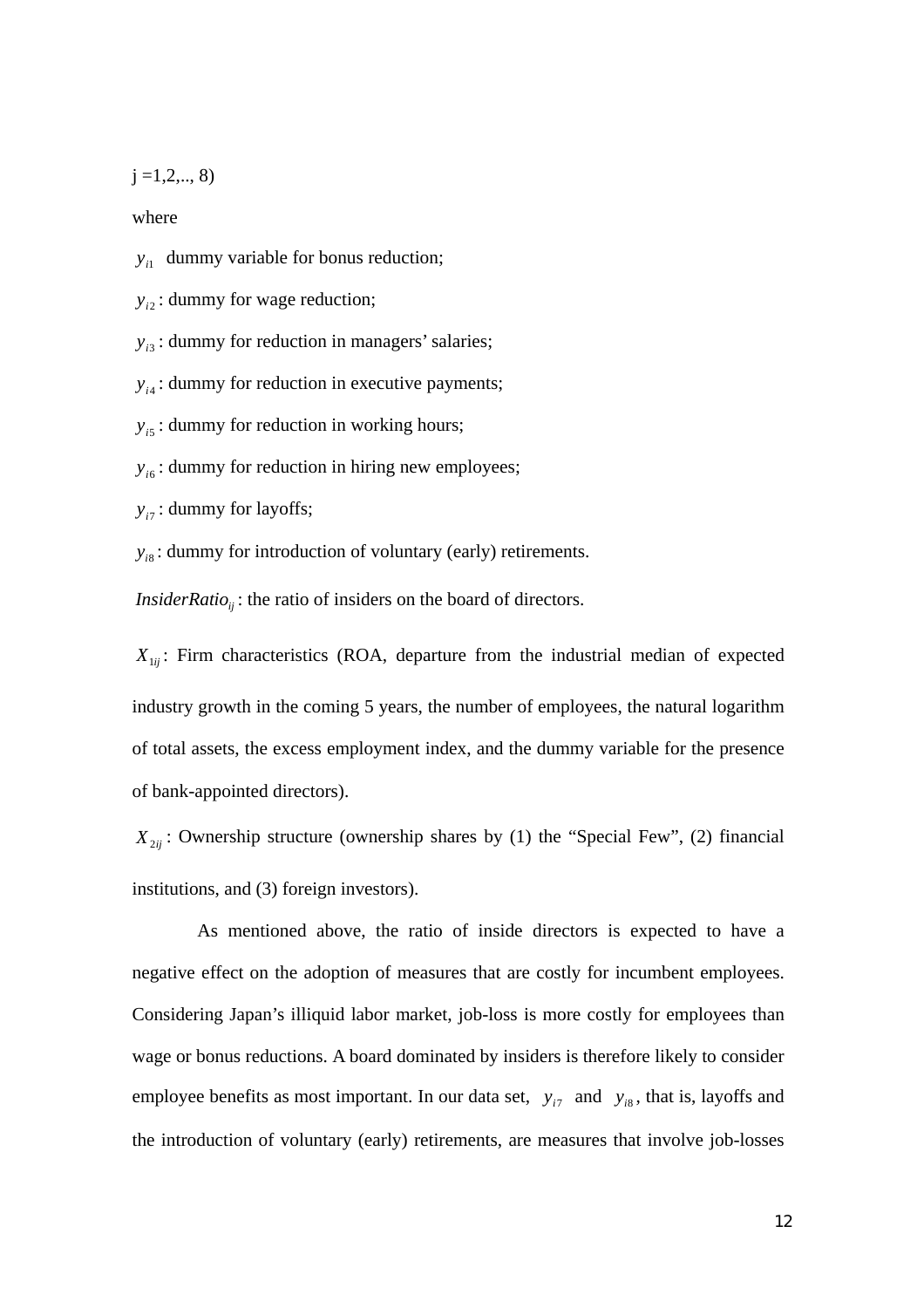for employees. On the other hand, the reduction in new hiring,  $y_{i6}$ , does not directly affect existing employees. Therefore, we expect that the insider ratio has a positive effect on the reduction of new hiring. Moreover, a lower ROA, pessimistic expectations regarding future growth, the excess employment index (the greater this is, the more serious is excess employment), and the number of current employees are expected to have a positive effect on the adoption of labor cost reductions.

 The effects of ownership structure are difficult to interpret a priori. If we consider the monitoring role of large shareholders or banks, a company with concentrated ownership or strong ties with the banking sector is more likely to cut jobs since strong monitoring forces the company to concentrate on profit maximization. On the other hand, if we adopt Aoki et al.'s (1994) view that assumes that main bank relationships are complementary to the lifetime employment system, a company with strong ties with banks is less likely to cut jobs. In addition, we may regard the degree of shareholding concentration as a proxy for traditional Japanese companies, which are typically protected from hostile takeovers by cross-shareholdings among firms. Since the expected sign of the coefficients on these ownership structure variables are unclear, we conduct the estimation using several different specifications. Finally, a larger foreign ownership share is expected to have a positive effect on the adoption of voluntary (early) retirements,  $y_{i8}$ .

## **5. Estimation Results**

 The estimation results are summarized in Table 3. In all regressions, we can observe a negative significant effect of the ROA on the measures related to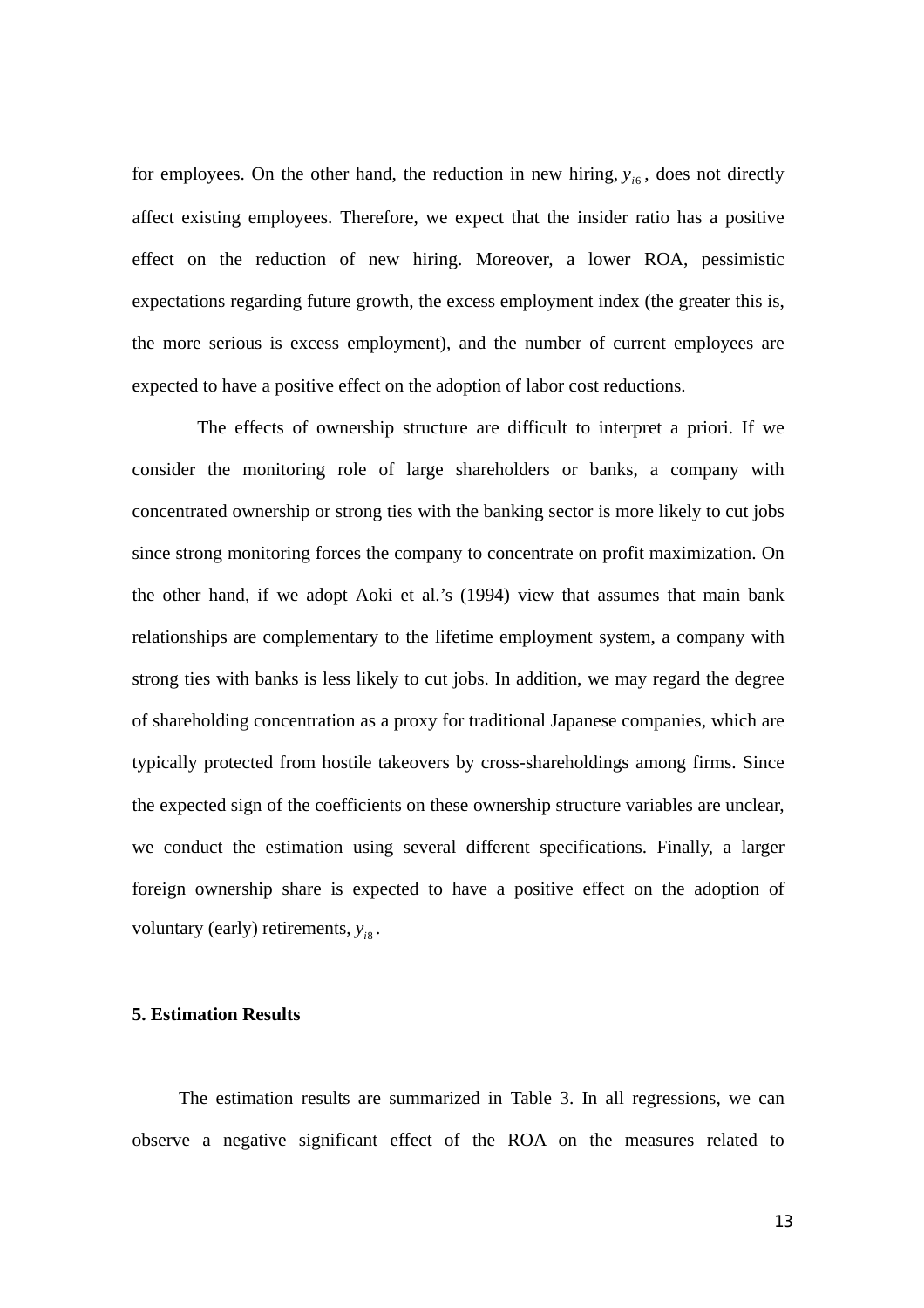remuneration. That is, firms with a lower ROA tend to use all measures available to reduce wage costs. The coefficients on the projections for industry growth (deviation from the medium) are positive and significant for reducing bonus or executive payments but not for wage or executive salaries, implying that remuneration is closely related with a firm's current performance rather than its future prospects.

 Next, we turn to the coefficients on the insider ratio. We observe negative but insignificant coefficients on wage reductions ( $y_{i1}$  to  $y_{i4}$ ). The coefficient on the reduction of new hiring  $(y_{i6})$  is positive and significant, suggesting that firms with insider-dominated boards are likely to rely on decreasing the hiring of new personnel as a means to cut the workforce. In contrast, the coefficients on layoffs ( $y_{77}$ ) and retirements  $(y_{i8})$  are negative and significant. This means that firms with a higher proportion of insider board members are less inclined to embark on measures, such as layoffs, which are disadvantageous to incumbent employees. Taken together, these results indicate that insider managers are less likely to lay off current employees and instead are more likely to rely on reducing new hiring to reduce labor costs.<sup>18</sup>

 Finally, the coefficients on variables relating to ownership structure are generally insignificant.<sup>19</sup> Exceptions are the effects of the ownership share of the special few on retirements and working hour reductions. That is, companies in which share ownership is concentrated in a few hands are more likely to rely on decreasing working hours and to avoid job cuts. If we assume that the presence of the special few

<sup>&</sup>lt;sup>18</sup> Table 3 reports probit coefficients, not the marginal effects. Obtaining marginal effects of multivariate probit models is computationally cumbersome due to the large number of integrations. The marginal effects of the insider's ratio on (1) the reduction in new hiring and (2) the implementation of early voluntary retirements based on a single equation probit are 0.4325 (the corresponding probit coefficient is 1.4417) and -0.6673 (-1.6729), respectively.

<sup>&</sup>lt;sup>19</sup> We tested various specifications of our model examining the effect of ownership structure. Appendix Tables A1-A3 show that the effects of board composition on the labor cost saving measures are stable under several different specifications.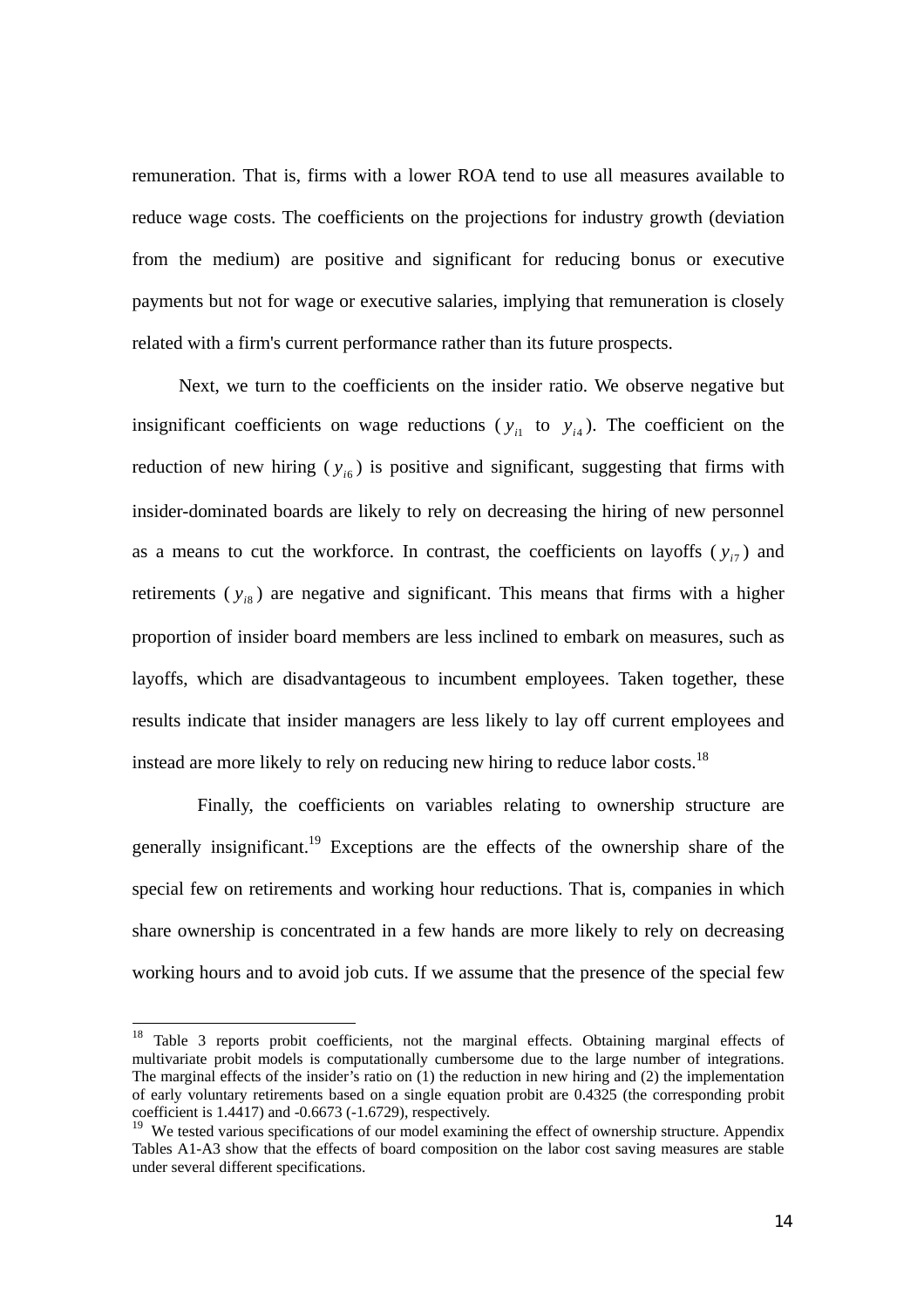is associated with traditional Japanese management practices, this result is consistent with effect we observed with regard to the proportion of insiders on the board of directors and the preferred means for r cutting labor costs. The ratio of the share held by financial institutions has a positive effect on layoffs. This might be the result of the monitoring role financial institutions play, such as when a main bank, for example, forces firms to concentrate on profit-maximization. However, it should be kept in mind that only 46 out of the 317 sample companies implemented layoffs (Table 3), and share ownership by financial institutions does not have a significant effect on other measures such as wage cuts or retirement policies. The coefficients on the ownership share of foreign investors are generally insignificant and no behavioral difference between firms with higher ownership share by foreign investors and other firms can be discerned.

 The results can be summarized as follows. Among firms suffering from excess employment, those with a greater proportion of outside directors are more likely to lay off staff or resort of voluntary early retirement, while boards mostly consisting of insiders are more inclined to reducing new hiring. These results are consistent with the stakeholder view of the firm suggesting that inside directors are more concerned with protecting the interests of employees than with profit-maximization as assumed by neoclassical theory.

 Lastly, we address the possibility that the endogenous determination of board composition seriously affects the results we have derived above. Kaplan and Minton (1994) and Morck and Nakamura (1999) show that appointments of outside directors are endogenous and correlated with companies' performance. If bad firm performance leads to an increase in the portion of outside directors, the observed effect of the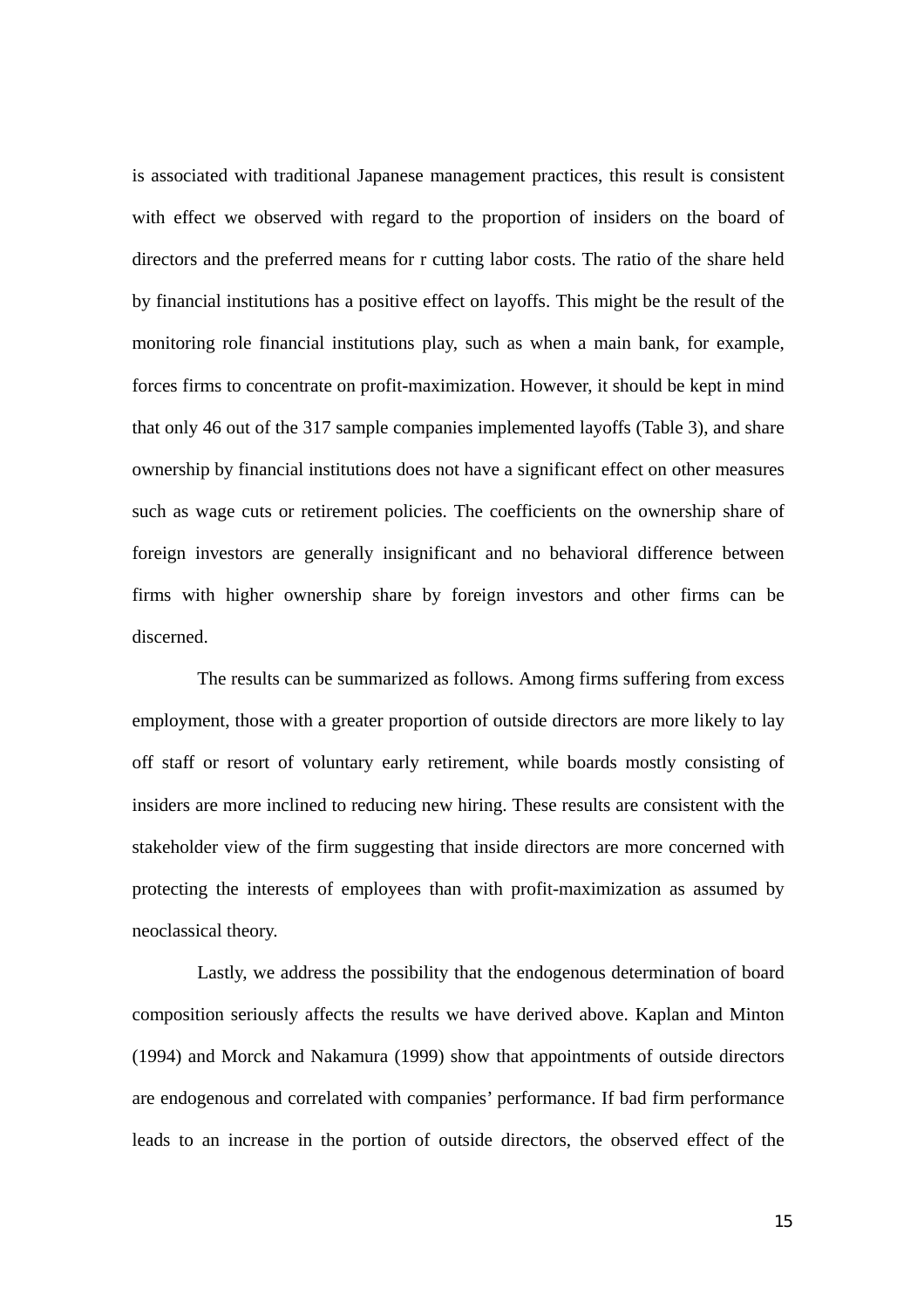insider ratio on labor cost reduction measures may be the result of a spurious correlation. One possible way to deal with the endogeneity issue is to use instrumental variables. As an instrument, we use the proportion of insiders in 1996, five years before the *Annual Survey on Corporate Behavior* in 2001 was conducted*.*

Table 4 reports the results of the multivariate probit estimation in which the insider ratio of 2001 is replaced with that of 1996. The effect of board composition on layoffs and reductions in new hiring is similar to that reported in Table 3. There are two notable differences, however, namely in the effect on bonus reductions both for workers and for executives. In Table 3, the effect of the insider ratio on bonus reductions is negative but insignificant while in Table 4 it is negative and significant. These new results do not contradict our view that companies accord to the stakeholder model. The negative and significant effect of the insider ratio on bonus reductions implies that a company with a greater proportion of inside directors does not reduce bonuses even when the employment level is larger than the optimal level. This result might reflect the fact that companies in which employees are protected by insider-dominated boards of directors try to maintain remuneration levels at the expense of shareholders' benefits.

## **6. Conclusion and Outlook for Future Research**

This is the first study to examine how changes in the board composition and ownership structure of listed firms in Japan have affected their labor cost reduction measures. Our unique firm-level data set, combining the degree of perceived excess employment, the board composition, the ownership structure, labor cost reduction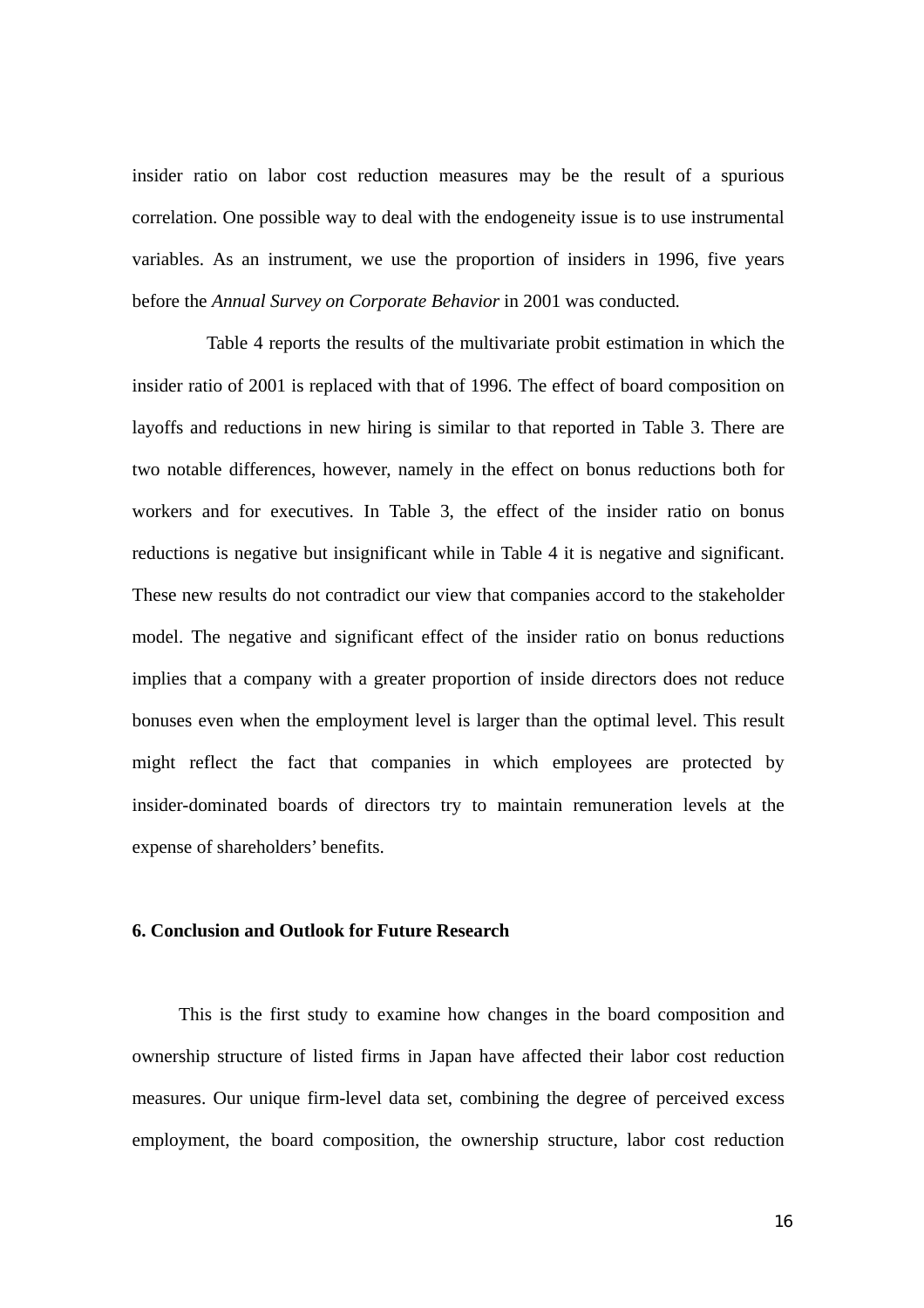measures, and financial statement data, enables us to perform an integrated analysis of the implications of the transformation in corporate governance. Our findings confirm that outsiders are more committed to layoffs and to implementing voluntary or early retirement, while insiders are more inclined to decrease new hiring. This implies that outsiders contribute to the downsizing of employment, whereas insiders are more disposed to protecting incumbent employees. These findings are consistent with the stakeholder view of the firm rather than the neoclassical view of the firm as a profit-maximizer.

Future research should also examine the relationship between changes in wage structure and corporate governance since traditional lifetime employment practices have been connected with a seniority wage system. It seems likely that the changes in board composition and the decade-long stagnation have affected the traditional wage scheme. Further research also should expand our analysis to include the adjustment of capital, i.e. measuring excess capital and firms' strategies for reducing excess capacity, which would enable us to jointly examine restructuring strategies with regard to capital and labor. Such an analysis would shed light on the role of different types of outside directors. The determinants of the board composition in different economic situations are also of great importance.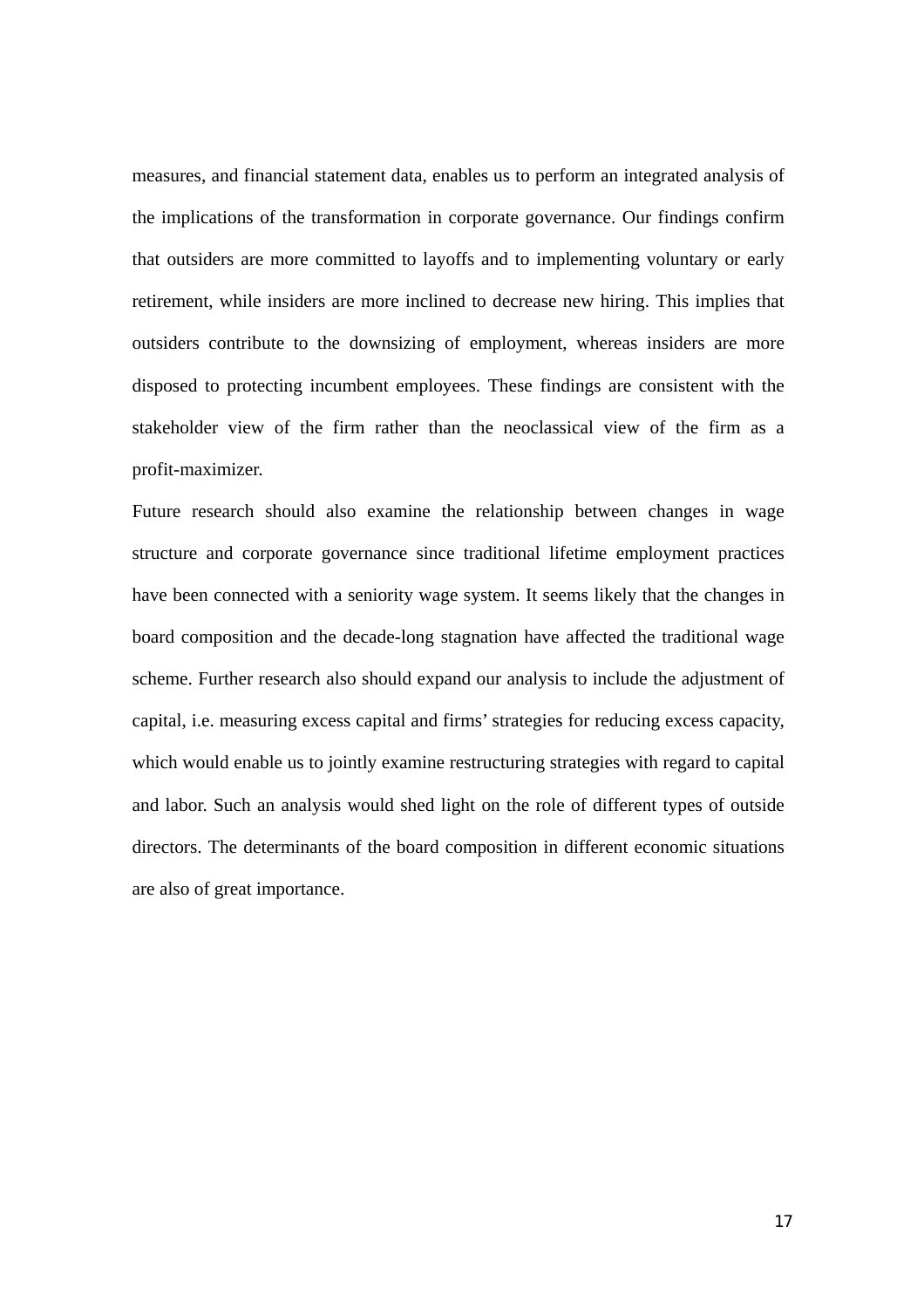### **(References)**

- Abe, M, "Kigyo Gabanansu Kouzou to Koyou Sakugen Ishi Kettei Kigyo Zaimu Data o Riyo shita Zissho Bunseki (Corporate Governance Structure and the Decision to Reduce Employment Size: An Empirical Analysis Using Financial Data)", in Jiro Nakamura and Megumi Nakamura, eds., *Nihon Keizai no Kozo Chosei to Rodo Shijo (The Structural Adjustment of the Japanese Economy and its Labor Market),* 75-102, (Tokyo: Nihon Hyoron Sha, 1999).
- Abe, N and Y. Oguro, "Shacho Kotai to Gaibu Shusshin Torishimariyaku: Semi-Parametric Suitei ni yoru Bunseki (A Semiparametric Analysis of Top Executive Turnover and Outside Directors (in Japanese)," *Keizai Kenkyu (The Economic Review)* 5 (2004), 72-84.
- Abe, N. and T. Jung, "Cross-Shareholdings, Outside Directors, and Managerial Turnover: The Case of Japan", *Hitotsubashi University Hi-Stat Discussion Paper Series* No 38, 2004.
- Abraham, K.G.. and S.N. Houseman, "Job Security and Workforce Adjustment: How Different Are US and Japanese Practices?" Journal of the Japanese and International Economies 3 (1989), 500-521.
- Aoki, M., H. Patrick, and P. Sheard, "The Japanese Main Bank System: An Introductory Overview," in: Masahiro. Aoki and Hug. Patrick, eds., *The Japanese Main Bank System: Its Relevance for Developing and Transforming Economies*, (Oxford,:Clarendon Press, 1994).
- Blair, M.M., "Corporate Ownership: A Misleading Word Muddies the Corporate Governance Debate," *The Brookings Review*, (Winter 1995), 16-19.
- Blair, M.M. and M.J. Roe, *Employees and Corporate Governance*, (Brookings Institution Press 1999).
- Cabinet Office , *Kigyo Kodo ni Kansuru Anketo Chosa (Annual Survey on Corporate Behavior)* in 2001.
- Fukao, M. and Y. Morita, *Kigyo Gabanansu Kozo no Kokusai Hikaku (Corporate Governance Structure in an International Perspective)*, (Tokyo: Nihon Keizai Shimbun Sha ,1997).
- Gilson, S.C., "Management Turnover and Financial Distress"*, Journal of Financial Economics* 25 (1989), 241-262.
- Gilson, S.C., "Bankruptcy, Boards, Banks, and Block Holders: Evidence on Changes in Corporate Ownership and Control When Firms Default," *Journal of Financial Economics* 27 (1990), 355-387.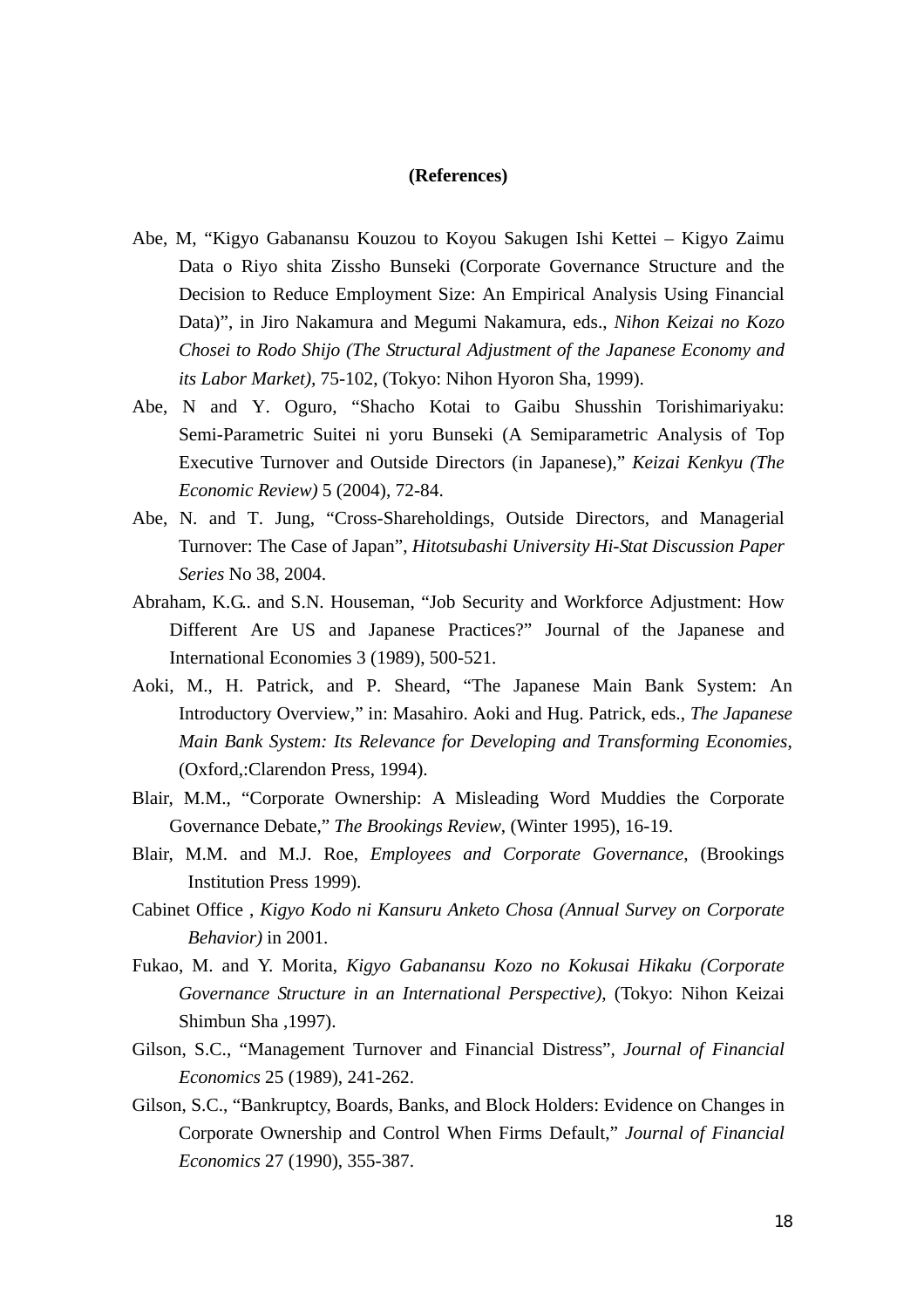- Hermalin, B.E. and M.S. Weisbach, "The Determinants of Board Composition," *The RAND Journal of Economics* 29 (1988), 589-606.
- Hermalin, B.E. and M.S. Weisbach, "The Effects of Board Composition and Direct Incentives on Firm Performance," Rochester*, Business - Financial Research and Policy Studies, 91-02.* (1991).
- Hermalin, B.E. and M.S. Weisbach, "Boards of Directors as an Endogenously Determined Institution: A Survey of the Economic Literature," *Economic Policy Review, Federal Reserve Bank of New York* 9, (2003), 7-26.
- Kang, J.K. and A. Shivdasani, "Corporate Restructuring During Performance Declines in Japan," *Journal of Financial Economics* 46 (1997), 29-65.
- Kaplan, S.N. and B.A. Minton, "Appointments of Outsiders to Japanese Boards: Determinants and Implications for Managers," *Journal of Financial Economics* 36 (1994), 225-258.
- Lindbeck, A., *Unemployment and Macroeconomics*, (Cambridge: MIT Press, 1993).
- M, Hideaki. and F. Kuroki, "Kasushiki Mochiai Kaisho no Keiryo Bunseki: Mark II (Empirical Analysis on the Unwinding of Cross Shareholdings of Companies and Banks in Japan: Mark II (in Japanese)," *RIETI Discussion Paper Series* 03-J-014 (2003).
- Morck, R.K. and M. Nakamura, "Banks and Corporate Control in Japan," *Journal of Finance* 54 (1999), 319-339.
- Morck, R.K. and L. Steiner, "The Global History of Corporate Governance: An Introduction," *NBER Working Papers,* no.11062 (2005).
- Murase, H., "Equity Ownership and the Determination of Managers' Bonuses in Japanese Firms," *Japan and the World Economy* 10 (1998), 321-331.
- Murphy, K.J., "Executive Compensation," in Orley C.Asenfelter. and David Card, eds., *Handbook of Labor Economics,* Vol 3b, (1999), 2485-2563.
- Odagiri, H., *Growth Through Competition, Competition Through Growth Strategic Management and the Economy in Japan*, (Oxford: Clarendon, 1992).
- Suruga, T., "Nihon Kigyo no Koyo Chosei (Employment Adjustment of Japanese Companies)," in Hiroyuki Chuma and Terugazu Suruga, eds., *Koyo Kanko no Henka to Josei Rodo* (*Change in Employment Practices and the Female Labor Force)*, (Tokyo: University Press, 1997).
- Tirole, J., "Corporate Governance," *Econometrica*. 69 (2001), 1-35.
- Urasaka, J. and T. Noda, "Kigyo Tochi to Koyo Chosei Kigyo Panel Data ni Motozuku Jissho Bunseki (Corporate Governance and Labor Adjustment: An Empirical Analysis Using Firm-level Panel Data)," *Nihon Rodo Kenkyu Zasshi*,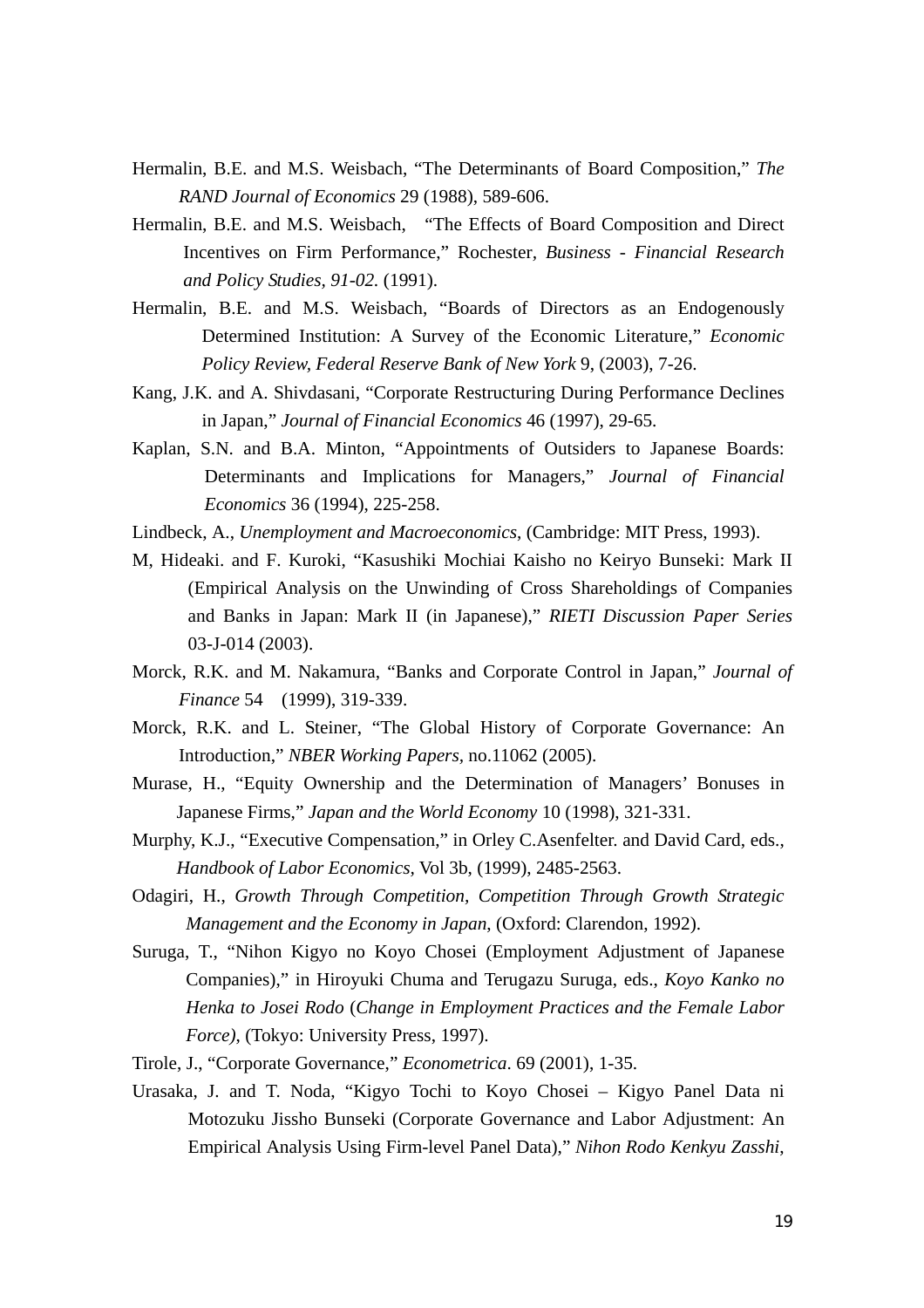(Japanese Journal of Labour Studies) 488 (2001), 52-63.

- Weisbach, M.S., "Outside Directors and CEO Turnover," *Journal of Financial Economics* 20 (1988), 431-460.
- Xu, P., "Executive Salaries as Tournament Prizes and Executive Bonuses as Managerial Incentives in Japan," *Journal of the Japanese and International Economies* 11 (1997), 319-346.
- Yoshimori, M., *Nichi Bei O no Kigyo Keiei: Kigyo Tochi to Keieisha (Corporate Managements in Japan, US. and Europe: Corporate Governance and Managers),* [in Japanese], (Tokyo:Hoso Daigaku Kyoiku Shinkokai, 2001).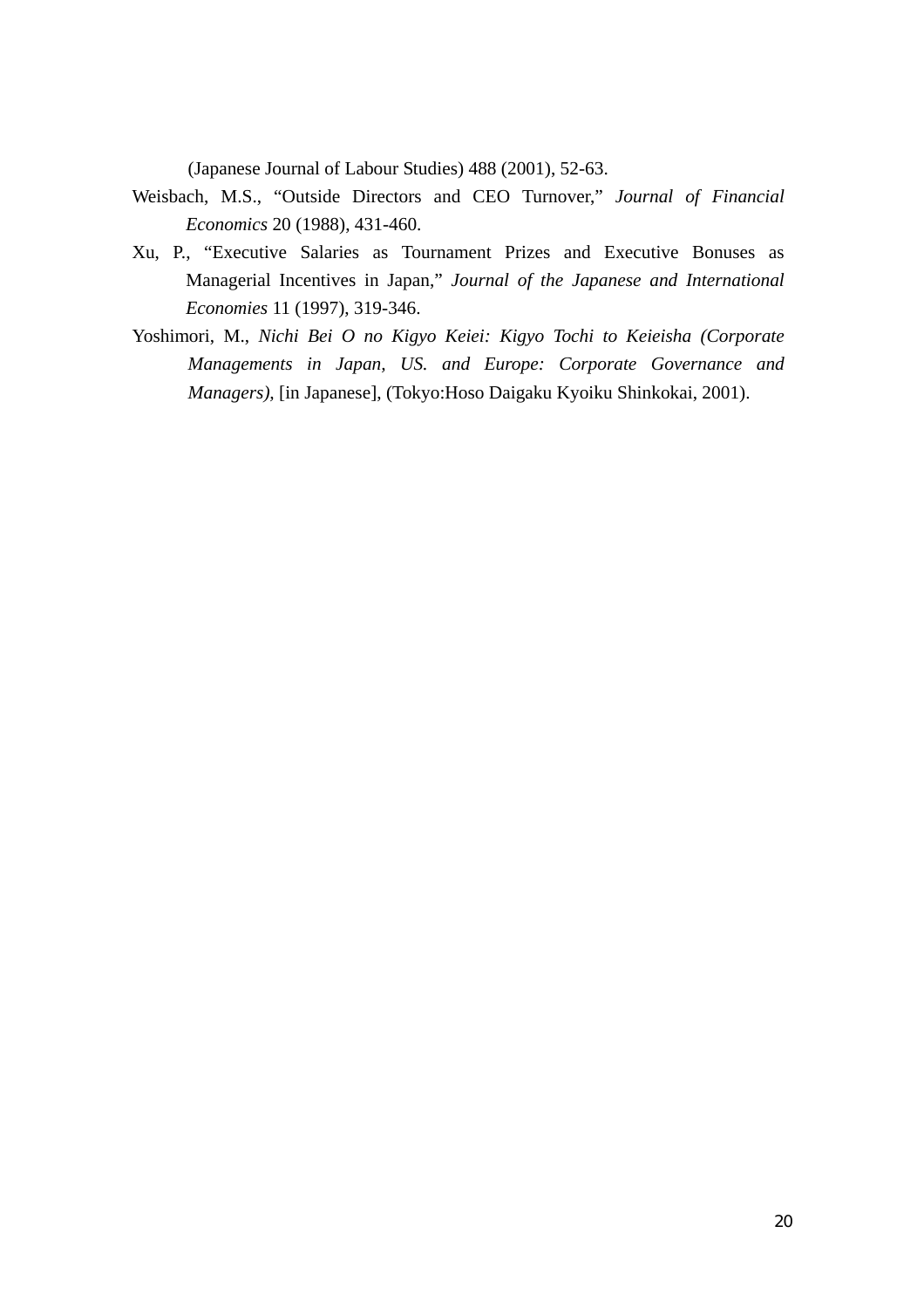| Year<br>(number of<br>firms) |                | Board size | Ownership<br>share: The<br>Special Few | Ownership<br>share:<br>Financial<br>institutions | Ownership<br>share:<br>Foreign<br>investors | <b>Bank</b><br>appointed<br>director | Proportio<br>n of board<br>members<br>that are<br>insiders | Number of<br>employees | <b>ROA</b><br>(Operating<br>income) | ROA (Profit<br>before tax) |
|------------------------------|----------------|------------|----------------------------------------|--------------------------------------------------|---------------------------------------------|--------------------------------------|------------------------------------------------------------|------------------------|-------------------------------------|----------------------------|
|                              |                |            |                                        |                                                  |                                             |                                      |                                                            |                        |                                     |                            |
| 1991                         | Mean           | 17.85      | 0.4712                                 | 0.3429                                           | 0.0374                                      | 0.4906                               | 0.7003                                                     | 2595.0020              | 0.0529                              | 0.2391                     |
| (1060)                       | Median         | 16         | 0.4539                                 | 0.3375                                           | 0.0188                                      | $\mathbf{0}$                         | 0.7405                                                     | 953.5                  | 0.0492                              | 0.2443                     |
|                              | S.D.           | 6.90       | 0.1341                                 | 0.1563                                           | 0.0601                                      | 0.5001                               | 0.2188                                                     | 6309.7830              | 0.0375                              | 0.7253                     |
|                              | Max.           | 55         | 0.8747                                 | 0.7834                                           | 0.7391                                      | 1                                    |                                                            | 79801                  | 0.3419                              | 1.8425                     |
|                              | Min.           | 6          | 0.0173                                 | 0.0040                                           | 0.0000                                      | $\boldsymbol{0}$                     |                                                            | 28                     | $-0.1992$                           | $-17.6487$                 |
|                              |                |            |                                        |                                                  |                                             |                                      |                                                            |                        |                                     |                            |
| 1996                         | Mean           | 17.75      | 0.4681<br>0.4484                       | 0.3188                                           | 0.0588                                      | 0.5000                               | 0.6645                                                     | 2351.3010<br>886       | 0.0309                              | 0.1161                     |
| (1152)                       | Median         | 16         |                                        | 0.3174                                           | 0.0311                                      | 0.5000                               | 0.7                                                        |                        | 0.0304                              | 0.1364                     |
|                              | S.D.           | 6.8        | 0.1354                                 | 0.1472                                           | 0.0761                                      | 0.5002                               | 0.2186                                                     | 5785.4810              | 0.0375                              | 0.4914                     |
|                              | Max.           | 60         | 0.8764                                 | 0.7067                                           | 0.6641                                      | 1                                    |                                                            | 75590                  | 0.1952                              | 3.4981                     |
|                              | Min.           | 4          | 0.1628                                 | 0.0032                                           | 0.0000                                      | $\boldsymbol{0}$                     | 0                                                          | 20                     | $-0.1851$                           | $-10.9893$                 |
| 1997                         | Mean           | 17.7       | 0.4679                                 | 0.3163                                           | 0.0598                                      | 0.4877                               | 0.6678                                                     | 2277.3510              | 0.0368                              | 0.1478                     |
| (1175)                       | Median         | 16         | 0.4495                                 | 0.3115                                           | 0.0314                                      | $\mathbf{0}$                         | 0.7143                                                     | 846                    | 0.0342                              | 0.1517                     |
|                              | S.D.           | 6.8        | 0.1376                                 | 0.1503                                           | 0.0790                                      | 0.5001                               | 0.2177                                                     | 5631.1000              | 0.0367                              | 0.3600                     |
|                              | Max.           | 61         | 0.9179                                 | 0.7022                                           | 0.6868                                      | 1                                    |                                                            | 72193                  | 0.1814                              | 2.4421                     |
|                              | Min.           | 6          | 0.0361                                 | 0.0031                                           | 0.0000                                      | $\boldsymbol{0}$                     | $\Omega$                                                   | 22                     | $-0.2092$                           | $-4.0226$                  |
| 2001                         | Mean           | 14.7       | 0.4662                                 | 0.2726                                           | 0.0647                                      | 0.4808                               | 0.6326                                                     | 1981.4810              | 0.0366                              | 0.0318                     |
|                              |                |            |                                        |                                                  |                                             |                                      | 0.6667                                                     |                        |                                     | 0.1046                     |
| (1121)                       | Median<br>S.D. | 14<br>5.3  | 0.4440<br>0.1478                       | 0.2474<br>0.1530                                 | 0.0203<br>0.0953                            | $\mathbf{0}$<br>0.4999               | 0.2254                                                     | 746<br>4883.8270       | 0.0327<br>0.0410                    | 0.7224                     |
|                              | Max.           | 63         | 0.9519                                 | 0.7012                                           | 0.7667                                      | 1                                    |                                                            | 66005                  | 0.2567                              | 15.7157                    |
|                              | Min.           | 6          | 0.0294                                 | 0.0015                                           | 0.0000                                      | $\boldsymbol{0}$                     |                                                            | 15                     | $-0.1920$                           | $-5.7298$                  |
|                              |                |            |                                        |                                                  |                                             |                                      |                                                            |                        |                                     |                            |

## **Table 1: Changes in Corporate Governance and Firm Performance in Japan**

The data cover listed manufacturing companies in Japan.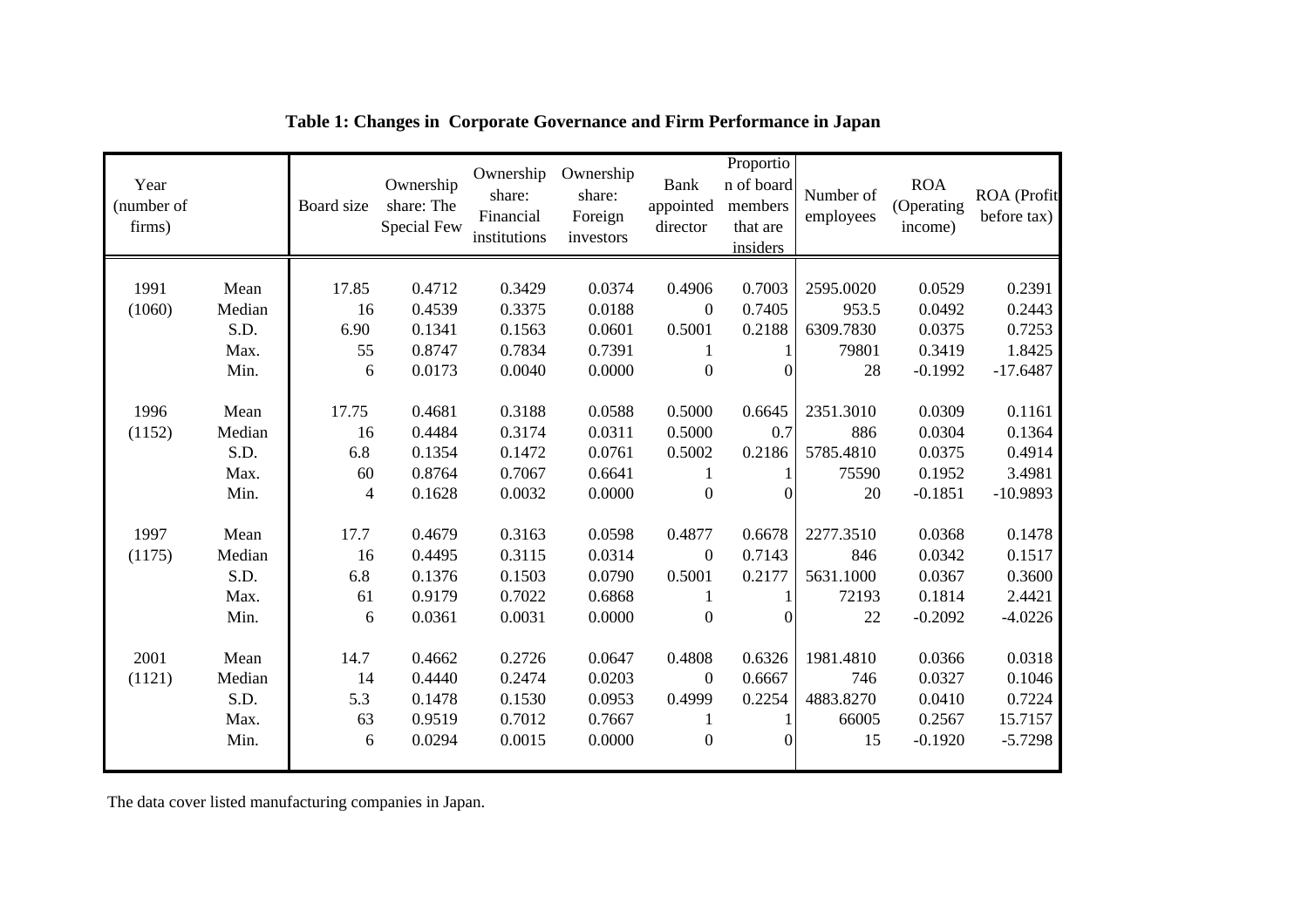#### **Table 2(a): Descriptive Statistics**

|                                               | Mean    | Median | S.D.    | Max.   | Min.           |
|-----------------------------------------------|---------|--------|---------|--------|----------------|
| Proportion of insiders<br>among board members | 0.6726  | 0.7143 | 0.2038  |        | $\Omega$       |
| No. of employees                              | 2393.07 | 1002   | 5187    | 54017  | 33             |
| Board size                                    | 15.1552 | 14     | 5.2557  | 36     | 6              |
| Percentage of shares<br>owned by the Special  | 0.4448  | 0      | 0.1407  |        | $\Omega$       |
| Percentage of shares<br>owned by financial    | 0.3043  | 0.2817 | 0.1559  | 0.7012 | 0.0037         |
| Percentage of shares<br>owned by foreigners   | 0.0737  | 0.0281 | 0.1007  | 0.6120 | 0.0000         |
| Bank-appointed<br>director (dummy)            | 0.5020  | 1      | 0.5005  |        | $\theta$       |
| <b>Total assets (Natural</b>                  | 18.0979 | 18     | 1.3106  | 22     | 15             |
| Expected rate of<br>industry growth $(.01\%)$ | 5.6714  | 5      | 32.7074 | 150    | $-200$         |
| Excess employment                             | 6.9980  | 7      | 1.0627  | 12     | $\overline{4}$ |
| ROA (Operating                                | 0.0379  | 0.0343 | 0.0397  | 0.1794 | $-0.1716$      |

N=496

### **Table 2(b): Degree of Excess Employment**

|                        |    |                              |       | $N = 496$ |
|------------------------|----|------------------------------|-------|-----------|
|                        |    | Variables No. of obs Percent |       | Cum.      |
| Excessive by more than | 12 |                              | 40    | 0.4       |
| Excessive by 50%       | 11 |                              |       | 1.21      |
| Excessive by 40%       | 10 | 4                            | 0.81  | 1.21      |
| Excessive by 30%       |    | 27                           | 5.44  | 6.65      |
| Excessive by 20%       | 8  | 121                          | 24.4  | 31.05     |
| Excessive by 10%       |    | 163                          | 32.86 | 63.91     |
| No excess employment   | 6  | 164                          | 33.06 | 96.98     |
| Short by 10%           | 5  | 11                           | 2.22  | 99.19     |
| Short by 20%           |    |                              | 0.81  | 100       |

(Note) There were no firms that responded that employment was short by more than 30%.

## **Table 2 (c): Descriptive Statistics (Firms with Excess Employment)**

|                                               | Mean      | Median   | S.D.    | Max     | Min            |
|-----------------------------------------------|-----------|----------|---------|---------|----------------|
| Proportion of insiders<br>among board members | 0.6703    | 0.7059   | 0.2010  |         | 0.0909         |
| No. of employees                              | 2405.96   | 1065     | 4943    | 54017   | 100            |
| Board size                                    | 15.0252   | 14       | 5.1188  | 35      | 7              |
| Percentage of shares<br>owned by the Special  | 0.4389    | 0.4090   | 0.1381  | 0.7990  | 0.0383         |
| Percentage of shares<br>owned by financial    | 0.3096    | 0.2927   | 0.1562  | 0.6771  | 0.0217         |
| Percentage of shares<br>owned by foreigners   | 0.0724    | 0.0285   | 0.0981  | 0.5719  | 0.0001         |
| Bank-appointed                                | 0.5110    |          | 0.5007  |         | $\theta$       |
| <b>Total assets (Natural</b>                  | 18.1289   | 17.9827  | 1.2845  | 22.1460 | 14.7613        |
| Expected rate of<br>industry growth (.01%)    | $-1.3675$ | $\Omega$ | 35.4833 | 142     | $-200$         |
| Excess employment                             | 7.6215    | 7        | 0.7806  | 12      | $\overline{7}$ |
| ROA (Operating                                | 0.0315    | 0.0289   | 0.0344  | 0.1400  | $-0.1716$      |

#### N=317

The sample contains listed manufacturing firms with excess employment.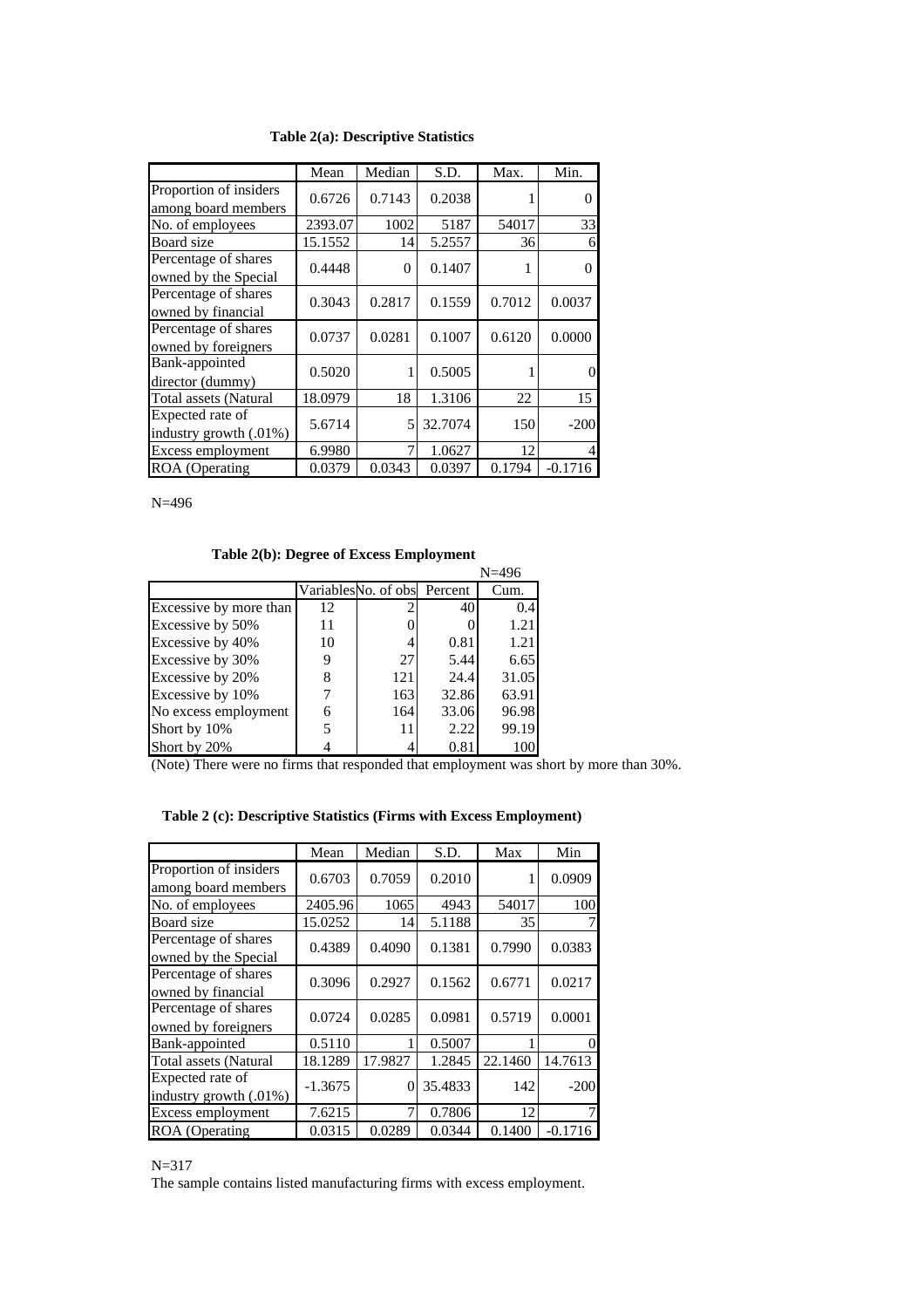#### **Table 3: Board Composition and Labor Cost Reduction Measures**

|                                         |                 |                 | Reduction      |               |               |            |               |                |
|-----------------------------------------|-----------------|-----------------|----------------|---------------|---------------|------------|---------------|----------------|
|                                         |                 |                 | in             | Reduction     | Reduction     | Reduction  |               | Early or       |
|                                         | Bonus           | Wage            | managers'      | in executive  | in working    | in new     |               | voluntary      |
|                                         | reduction       | reduction       | salaries       | payments      | hours         | hiring     | Layoffs       | retirements    |
| Insider ratio                           | -0.31338        | -0.30038        | $-0.3089$      | -0.71354      | 0.44411       | .17353 **  | -1.13823 *    | $-1.6008$ ***  |
|                                         | $(-0.66)$       | $(-0.63)$       | $(-0.65)$      | $(-1.56)$     | (0.72)        | (2.57)     | $(-1.89)$     | $(-3.36)$      |
| ROA (Operating income)                  | $-10.36911$ *** | $-12.17497$ *** | $-6.89271$ *** | $-8.3843$ *** | $6.03599$ **  | 1.12666    | 0.24198       | $-3.29144$     |
|                                         | $(-4.30)$       | $(-4.69)$       | $(-3.1)$       | $(-3.67)$     | (2.00)        | (0.50)     | (0.09)        | $(-1.44)$      |
| Expected rate of industry growth (.01%) | $0.00454$ *     | 0.00075         | $0.00675$ ***  | 0.00301       | 0.00035       | $-0.0013$  | $0.00591$ **  | $-0.00237$     |
|                                         | (1.90)          | (0.33)          | (3.13)         | (1.33)        | (0.14)        | $(-0.60)$  | (2.38)        | $(-1.08)$      |
| No. of employees                        | $-0.16127$      | $-0.18379$      | $-0.09969$     | $-0.32007$ ** | $-0.14682$    | 0.01277    | 0.13709       | $0.34858$ **   |
|                                         | $(-0.96)$       | $(-1.12)$       | $(-0.62)$      | $(-1.99)$     | $(-0.69)$     | (0.08)     | (0.67)        | (2.13)         |
| Total assets                            | 0.05832         | 0.17372         | 0.05243        | $0.37308$ **  | 0.17598       | 0.06499    | $-0.10494$    | $-0.07683$     |
|                                         | (0.36)          | (1.11)          | (0.35)         | (2.40)        | (0.86)        | (0.41)     | $(-0.54)$     | $(-0.49)$      |
| Bank-appointed director                 | $-0.00135$      | $-0.04857$      | $-0.04036$     | $-0.08117$    | 0.12433       | $-0.07241$ | $-0.18074$    | $-0.25406$ *   |
|                                         | $(-0.01)$       | $(-0.31)$       | $(-0.26)$      | $(-0.55)$     | (0.63)        | $(-0.49)$  | $(-0.96)$     | $(-1.67)$      |
| Ownership by the "Special Few"          | $-0.65477$      | $-0.52415$      | 0.53999        | $-0.44837$    | $1.878**$     | 0.37542    | $-1.09042$    | $-1.79501$ *** |
|                                         | $(-0.95)$       | $(-0.76)$       | (0.80)         | $(-0.69)$     | (2.05)        | (0.55)     | $(-1.25)$     | $(-2.58)$      |
| Excess employment index                 | 0.16336         | $0.23404$ **    | 0.10038        | $0.20977$ **  | $-0.26255$ ** | $-0.13482$ | $-0.27625$ ** | $-0.22971$ **  |
|                                         | (1.54)          | (2.24)          | (1.02)         | (2.08)        | (2.11)        | (1.35)     | $(-2.46)$     | $(-2.22)$      |
| Foreign ownership                       | $-0.52961$      | $-0.76713$      | $-0.34484$     | $-1.36602$    | 2.40423       | 0.72769    | $-0.29522$    | $-1.03256$     |
|                                         | $(-0.55)$       | $(-0.78)$       | $(-0.37)$      | $(-1.47)$     | $(-1.54)$     | (0.76)     | $(-0.28)$     | $(-1.05)$      |
| Ownership by financial institutions     | 0.00338         | $-1.18472$      | 0.24602        | $-0.10828$    | 0.14953       | $-0.56377$ | $1.72974$ **  | $-0.13707$     |
|                                         | (0.00)          | $(-1.57)$       | (0.34)         | $(-0.15)$     | (0.16)        | $(-0.80)$  | (2.02)        | $(-0.19)$      |
| Constant                                | 2.22643         | 0.19108         | 0.03113        | $-2.00415$    | $-3.27126$    | $-1.06947$ | 2.06144       | 2.23092        |
|                                         | (1.07)          | (0.09)          | (0.02)         | $(-1.00)$     | $(-1.23)$     | $(-0.53)$  | (0.84)        | (1.10)         |
| Firms involved                          | 204             | 105             | 108            | 186           | 36            | 194        | 46            | 156            |
| N                                       |                 |                 |                |               | 317           |            |               |                |
| Log likelihood                          |                 |                 |                |               | $-1260$       |            |               |                |
| chi <sub>2</sub>                        |                 |                 |                |               | 176.06431     |            |               |                |

Multivariate Probit Analysis. The sample consists of Japanese listed manufacturing companies observed in 2001.

The insider ratio is the ratio of insiders on the board of directors.

"Expected rate of industry growth" is the projected rate of growth over the next five years of the industry in which a company operates. We use the deviation from the industry median. "Bank-appointed director" is a dummy variable that takes one if there is at least one director from a bank.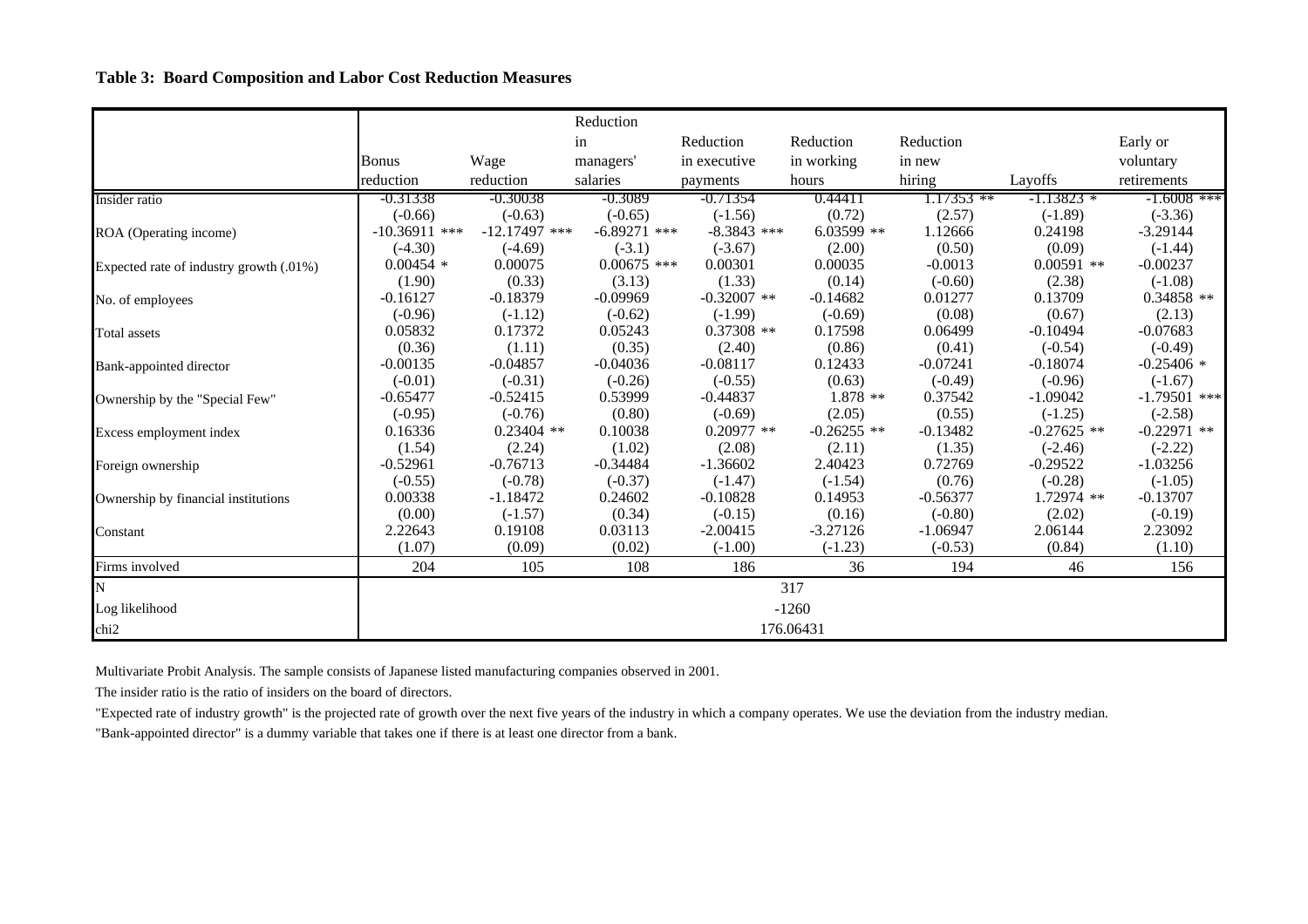|                                         | <b>Bonus</b><br>reduction | Wage<br>reduction | Reduction in<br>managers'<br>salaries | Reduction in<br>Executive<br>payments | Reduction in<br>working<br>hours | Reduction in<br>new<br>employees | Layoffs       | Early or<br>voluntary<br>retirements |
|-----------------------------------------|---------------------------|-------------------|---------------------------------------|---------------------------------------|----------------------------------|----------------------------------|---------------|--------------------------------------|
| Insider Ratio(1996)                     | $-1.37865$ ***            | $-0.60486$        | $-0.18375$                            | $-1.01344$ **                         | 0.36848                          | $1.13091$ **                     | $-1.53931$ ** | $-1.34147$ ***                       |
|                                         | $(-2.6)$                  | $(-1.2)$          | $(-0.37)$                             | $(-2.01)$                             | (0.57)                           | (2.29)                           | $(-2.34)$     | $(-2.68)$                            |
| ROA (Operating<br>income)               | $-11.15093$ ***           | $-11.63703$ ***   | $-5.12429$ **                         | $-11.29473$ ***                       | 5.04674                          | 1.6949                           | $-0.86374$    | $-4.58805$ *                         |
| Expected rate of                        | $(-4.1)$                  | $(-4.16)$         | $(-2.13)$                             | $(-4.25)$                             | (1.38)                           | (0.69)                           | $(-0.27)$     | $(-1.8)$                             |
| industry growth<br>$(01\%)$             | 0.00375                   | $-0.00198$        | $0.00774$ ***                         | 0.0014                                | 0.00202                          | $-0.00269$                       | $0.00623$ **  | $-0.00272$                           |
|                                         | (1.49)                    | $(-0.8)$          | (3.37)                                | (0.59)                                | (0.77)                           | $(-1.18)$                        | (2.45)        | $(-1.18)$                            |
| No. of employees                        | $-0.19985$                | $-0.18253$        | $-0.05984$                            | $-0.38285$ **                         | $-0.23364$                       | $-0.03074$                       | 0.0594        | $0.28428$ *                          |
|                                         | $(-1.13)$                 | $(-1.07)$         | $(-0.37)$                             | $(-2.26)$                             | $(-1.07)$                        | $(-0.19)$                        | (0.28)        | (1.72)                               |
| <b>Total</b> assets                     | 0.07433                   | 0.11429           | 0.01011                               | $0.40212$ **                          | 0.25793                          | 0.05849                          | $-0.11648$    | $-0.09111$                           |
|                                         | (0.45)                    | (0.71)            | (0.07)                                | (2.48)                                | (1.24)                           | (0.37)                           | $(-0.61)$     | $(-0.58)$                            |
| Bank-appointed<br>director              | $-0.05157$                | $-0.06338$        | $-0.01468$                            | $-0.13133$                            | 0.06027                          | $-0.12756$                       | $-0.09265$    | $-0.17628$                           |
|                                         | $(-0.32)$                 | $(-0.39)$         | $(-0.09)$                             | $(-0.85)$                             | (0.29)                           | $(-0.82)$                        | $(-0.49)$     | $(-1.13)$                            |
| Ownership by the<br>"Special Few"       | $-0.94846$                | $-0.86578$        | 0.60701                               | $-0.93887$                            | $1.77645**$                      | 0.30853                          | $-1.5577$ *   | $-1.69628$ ***                       |
|                                         | $(-1.31)$                 | $(-1.23)$         | (0.89)                                | $(-1.37)$                             | (1.92)                           | (0.44)                           | $(-1.72)$     | $(-2.42)$                            |
| Excess employment<br>index              | 0.11859                   | $0.29075$ ***     | 0.1395                                | $0.18935*$                            | $0.32869$ **                     | 0.08571                          | $0.2752$ **   | $0.26384$ ***                        |
|                                         | (1.05)                    | (2.64)            | (1.38)                                | (1.74)                                | (2.5)                            | (0.84)                           | (2.23)        | (2.44)                               |
| Foreign ownership                       | 0.06025                   | $-0.40883$        | $-0.3086$                             | $-1.00186$                            | $-2.65661$ *                     | 0.96978                          | 0.78922       | 1.52949                              |
|                                         | (0.06)                    | $(-0.41)$         | $(-0.33)$                             | $(-1.09)$                             | $(-1.66)$                        | (0.95)                           | (0.7)         | (1.56)                               |
| Ownership by<br>financial institutions  | 0.56436                   | $-0.86594$        | $-0.08142$                            | 0.30457                               | 0.10246                          | $-0.4704$                        | $1.89005$ **  | $-0.11167$                           |
|                                         | (0.73)                    | $(-1.12)$         | $(-0.11)$                             | (0.41)                                | (0.11)                           | $(-0.64)$                        | (2.07)        | $(-0.15)$                            |
| Constant                                | 1.17879                   | $-1.99206$        | $-1.10895$                            | $-4.2536*$                            | $-7.88288$ **                    | $-2.05074$                       | $-0.35288$    | $-0.51000$                           |
|                                         | (0.49)                    | $(-0.85)$         | $(-0.51)$                             | $(-1.86)$                             | $(-2.56)$                        | $(-0.89)$                        | $(-0.13)$     | $(-0.22)$                            |
| Firms involved                          | 195                       | 101               | 107                                   | 178                                   | 33                               | 184                              | 43            | 151                                  |
| N<br>Log Likelihood<br>chi <sub>2</sub> |                           |                   |                                       |                                       | 298<br>$-1176.97$<br>173.7725    |                                  |               |                                      |

#### **Table 4: Board Composition and Labor Cost Reduction Measures (Past Insider Ratio)**

Multivariate Probit Analysis. The sample consists of Japanese listed manufacturing companies observed in 2001.

The insider ratio is the ratio of insiders on the board of directors.

Expected rate of industry growth is the projected rate of growth over the next five years of the industry in which a company operates. We use the deviation from the industry median "Bank-appointed director" is a dummy variable that takes one if there is at least one director from a bank.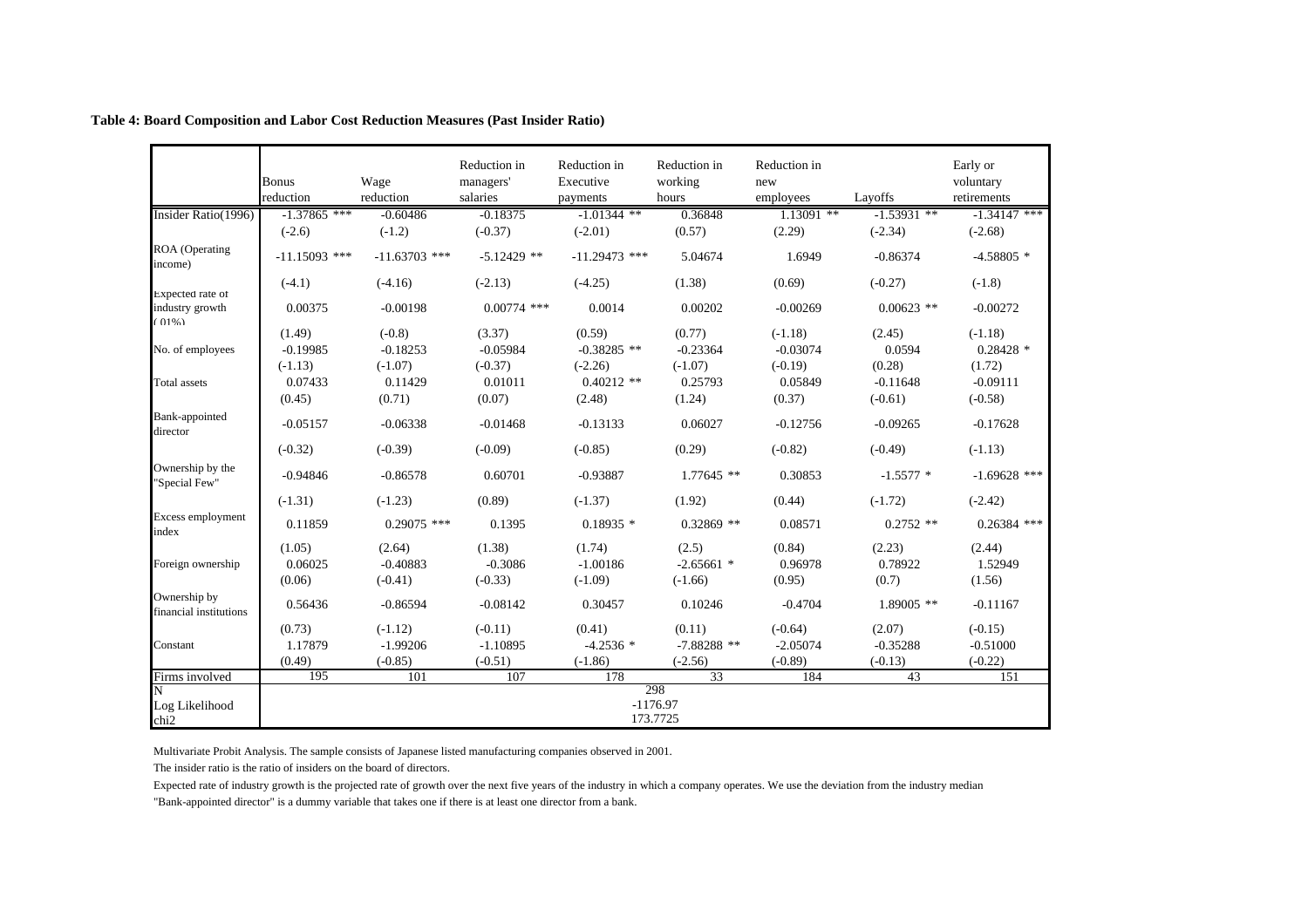|                           |                      |                   | Reduction         | Reduction        |                  |                   |                   |                        |
|---------------------------|----------------------|-------------------|-------------------|------------------|------------------|-------------------|-------------------|------------------------|
|                           |                      |                   | in                | in               | Reduction        | Reduction         |                   | Early or               |
|                           | <b>Bonus</b>         | Wage              | managers'         | executive        | in working       | in new            |                   | voluntary              |
|                           | reduction            | reduction         | salaries          | payments         | hours            | hiring            | Layoffs           | retirements            |
| <b>Insider Ratio</b>      | $-0.11389$           | $-0.44559$        | $-0.39659$        | $-0.591$         | 0.05592          | $0.91777$ **      | $-0.31597$        | $-1.05335$ ***         |
|                           | $(-0.28)$            | $(-1.13)$         | $(-1.01)$         | $(-1.50)$        | (0.11)           | (2.38)            | $(-0.65)$         | $(-2.66)$              |
| ROA (Operating income)    | $***$<br>$-10.63711$ | $-12.37673$ ***   | ***<br>$-6.7087$  | $-8.77353$ ***   | $6.11836$ **     | 1.28882           | 0.36432           | $-3.32359$             |
|                           | $(-4.42)$            | $(-4.85)$         | $(-3.06)$         | $(-3.91)$        | (2.14)           | (0.59)            | (0.13)            | $(-1.47)$              |
| Expected rate of industry | $0.00435$ *          | 0.00038           | $0.00662$ ***     | 0.0028           | $-0.00042$       | $-0.00125$        | $0.00623$ **      | $-0.00221$             |
| growth $(.01\%)$          | (1.84)               | (0.17)            | (3.08)            |                  | $(-0.17)$        |                   |                   | $(-1.01)$              |
|                           |                      |                   |                   | (1.25)           |                  | $(-0.58)$         | (2.54)            |                        |
| No. of employees          | $-0.19828$           | $-0.21452$        | $-0.08253$        | $-0.3601$ **     | $-0.1146$        | 0.04395           | 0.08057           | $0.27457$ *            |
|                           | $(-1.21)$            | $(-1.34)$         | $(-0.53)$         | $(-2.28)$        | $(-0.54)$        | (0.28)            | (0.41)            | (1.72)                 |
| <b>Total assets</b>       | 0.08039              | 0.10648           | 0.02555           | $0.34672$ **     | 0.01076          | 0.02499           | 0.0729            | 0.04497                |
|                           | (0.56)               | (0.75)            | (0.18)            | (2.49)           | (0.06)           | (0.18)            | (0.42)            | (0.32)                 |
| Bank-appointed director   | 0.01181              | $-0.07931$        | $-0.05692$        | $-0.08873$       | 0.03169          | $-0.10053$        | $-0.0418$         | $-0.17261$             |
|                           | (0.08)               | $(-0.51)$         | $(-0.38)$         | $(-0.62)$        | (0.17)           | $(-0.69)$         | $(-0.24)$         | $(-1.18)$              |
| Ownership by the          |                      |                   |                   |                  |                  |                   |                   |                        |
| "Special Few"             |                      |                   |                   |                  |                  |                   |                   |                        |
|                           |                      |                   |                   |                  |                  |                   |                   |                        |
| Excess employment index   | 0.16292<br>(1.55)    | 0.22461<br>(2.18) | 0.09473<br>(0.96) | 0.2051<br>(2.05) | 0.2081<br>(1.71) | 0.13362<br>(1.35) | 0.27227<br>(2.49) | $0.23547$ **<br>(2.31) |
| Foreign ownership         |                      |                   |                   |                  |                  |                   |                   |                        |
| Ownership by financial    |                      |                   |                   |                  |                  |                   |                   |                        |
| institutions              |                      |                   |                   |                  |                  |                   |                   |                        |
| Constant                  | 1.62761              | 1.04909           | 0.71772           | $-1.66344$       | 0.24889          | $-0.3505$         | $-1.2936$         | $-0.58931$             |
|                           | (0.98)               | (0.64)            | (0.45)            | $(-1.06)$        | (0.12)           | $(-0.22)$         | $(-0.66)$         | $(-0.37)$              |
| Firms involved            | 204                  | 105               | 108               | 186              | 36               | 194               | 46                | 156                    |
| N                         |                      |                   |                   |                  | 317              |                   |                   |                        |
| Log likelihood            |                      |                   |                   |                  | $-1270$          |                   |                   |                        |
| chi <sub>2</sub>          |                      |                   |                   |                  | 145.339          |                   |                   |                        |

# **Appendix Table A1**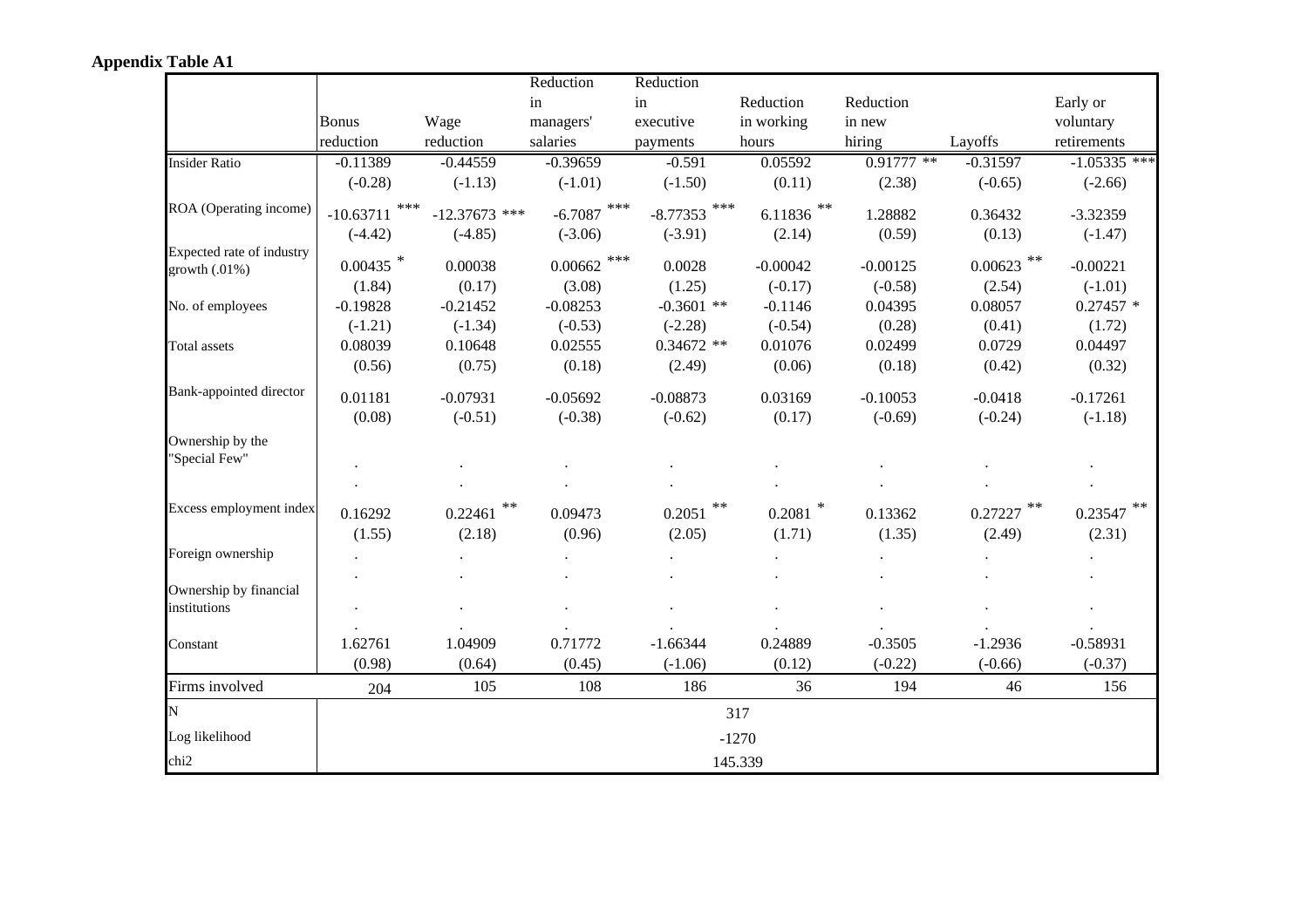|                                        |                          |                          | Reduction              | Reduction             |                   |                   |                   |                        |
|----------------------------------------|--------------------------|--------------------------|------------------------|-----------------------|-------------------|-------------------|-------------------|------------------------|
|                                        |                          |                          | in                     | in                    | Reduction         | Reduction         |                   | Early or               |
|                                        | <b>Bonus</b>             | Wage                     | managers'              | executive             | in working        | in new            |                   | voluntary              |
|                                        | reduction                | reduction                | salaries               | payments              | hours             | hiring            | Layoffs           | retirements            |
| <b>Insider Ratio</b>                   | $-0.32045$               | $-0.56973$               | $-0.25907$             | $-0.75118$ *          | 0.48409           | $1.0787$ **       | $-0.7601$         | $-1.62516$ ***         |
|                                        | $(-0.71)$                | $(-1.27)$                | $(-0.58)$              | $(-1.72)$             | (0.83)            | (2.48)            | $(-1.37)$         | $(-3.55)$              |
| ROA (Operating income)                 | $***$                    |                          | ***                    | ***<br>***            | $\ast$            |                   |                   |                        |
|                                        | $-10.47427$<br>$(-4.36)$ | $-12.33867$<br>$(-4.83)$ | $-6.8698$<br>$(-3.12)$ | $-8.661$<br>$(-3.85)$ | 5.35691<br>(1.85) | 1.16489<br>(0.53) | 0.61004<br>(0.22) | $-3.0155$<br>$(-1.34)$ |
| Expected rate of industry              | $\ast$                   |                          |                        | ***                   |                   |                   | $**$              |                        |
| growth $(.01\%)$                       | 0.00443                  | 0.00038                  | 0.0067                 | 0.00284               | $-0.00011$        | $-0.00127$        | 0.00615           | $-0.00214$             |
|                                        | (1.87)                   | (0.17)                   | (3.13)                 | (1.27)                | $(-0.04)$         | $(-0.59)$         | (2.49)            | $(-0.98)$              |
| No. of employees                       | $-0.16624$               | $-0.20004$               | $-0.10291$             | $-0.33589$ **         | $-0.17475$        | 0.02018           | 0.15168           | $0.35678$ **           |
|                                        | $(-1.00)$                | $(-1.23)$                | $(-0.64)$              | $(-2.10)$             | $(-0.82)$         | (0.12)            | (0.75)            | (2.18)                 |
| Total assets                           | 0.03812                  | 0.08851                  | 0.05061                | $0.31709$ **          | 0.10793           | 0.05507           | $-0.01195$        | $-0.04945$             |
|                                        | (0.25)                   | (0.60)                   | (0.35)                 | (2.21)                | (0.56)            | (0.38)            | $(-0.07)$         | $(-0.34)$              |
| Bank-appointed director                |                          |                          |                        |                       |                   |                   |                   |                        |
|                                        | $-0.01036$               | $-0.09321$               | $-0.04323$             | $-0.10353$            | 0.09883           | $-0.07876$        | $-0.09589$        | $-0.24705$             |
|                                        | $(-0.07)$                | $(-0.60)$                | $(-0.28)$              | $(-0.71)$             | (0.51)            | $(-0.53)$         | $(-0.53)$         | $(-1.64)$              |
| Ownership by the                       |                          |                          |                        |                       | $\ast$            |                   | $\ast$            | ***                    |
| "Special Few"                          | $-0.71263$               | $-0.37042$               | 0.44591                | $-0.52028$            | 1.63914           | 0.53439           | $-1.44492$        | $-1.75341$             |
|                                        | $(-1.08)$                | $(-0.56)$                | (0.68)                 | $(-0.83)$             | (1.92)            | (0.82)            | $(-1.73)$         | $(-2.60)$              |
| Excess employment index                |                          | $***$                    |                        | $**$                  | $**$              |                   | $**$              | $\ast\ast$             |
|                                        | 0.16196                  | 0.22428                  | 0.09937                | 0.20521               | 0.24069           | 0.13755           | 0.25653           | 0.23359                |
|                                        | (1.54)                   | (2.17)                   | (1.01)                 | (2.05)                | (1.96)            | (1.39)            | (2.33)            | (2.27)                 |
| Foreign ownership                      |                          |                          |                        |                       |                   |                   |                   |                        |
|                                        |                          |                          |                        |                       |                   |                   |                   |                        |
| Ownership by financial<br>institutions |                          |                          |                        |                       |                   |                   |                   |                        |
|                                        |                          |                          |                        |                       |                   |                   |                   |                        |
| Constant                               | 2.62153                  | 1.5228                   | 0.1412                 | $-0.95505$            | $-1.94831$        | $-1.05512$        | 0.59522           | 1.71432                |
|                                        | (1.38)                   | (0.83)                   | (0.08)                 | $(-0.53)$             | $(-0.81)$         | $(-0.58)$         | (0.27)            | (0.94)                 |
| Firms involved                         | 204                      | 105                      | 108                    | 186                   | 36                | 194               | 46                | 156                    |
| N                                      |                          |                          |                        |                       | 317               |                   |                   |                        |
| Log likelihood                         |                          |                          |                        |                       | $-1270$           |                   |                   |                        |
| chi <sub>2</sub>                       |                          |                          |                        |                       | 161.93171         |                   |                   |                        |